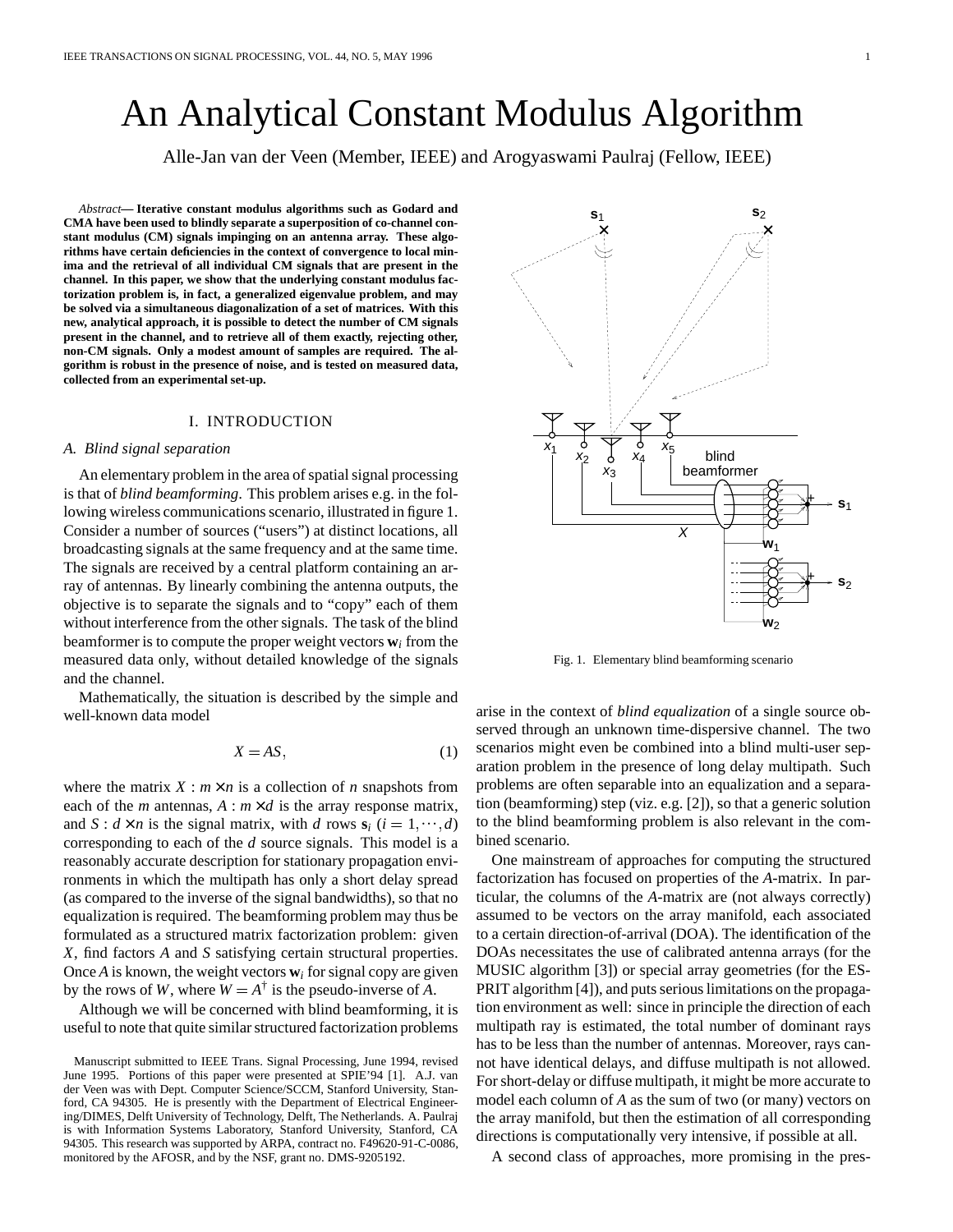ence of unstructured multipath and useful in the context of blind equalization as well, exploits structural properties of the *S*-matrix that should hold and be reconstructed by the factorization. One widely used property is the *constant modulus* of many communication signals (e.g. FM and PM in the analog domain, and FSK, PSK, 4-QAM for digital signals). A related but distinct property is the *finite alphabet* of digital signals. The idea of modulus restoral has its roots in the work of Sato [5], Godard [6], and Treichler, Agee, and Larimore [7,8], all for the purpose of blind equalization; the algorithms are known as CMAs. They are usually implemented as stochastic gradient-descent optimizers of a modulus-error cost function, and are in that form quite similar to decision-directed adaptive filters or Bussgang algorithms for finite-alphabet restoral (the literature is abundant; viz. [9]). The application of the CMA to blind beamforming is straightforward and was first considered in [10, 11]; a combined spatio-temporal CMA was proposed in [12]. Blind beamforming based solely on the finite alphabet structure is developed in [13]. Other properties of *S* that might be used are the *spectral self-coherence* of communication signals, leading to the SCORE class of blind beamforming algorithms [14], and several *statistical properties:* e.g. the assumed independence of the sources allows to separate non-Gaussian signals based on their high-order cross-correlations [15–18].

In the context of blind equalization of digital signals, finally, the *cyclostationarity* of such signals may be exploited by the use of multiple antennas [19], or by sampling faster than the symbol rate and using fractionally spaced equalizers (FSE). The spatial or temporal oversampling of cyclostationary signals leads to a data matrix factorization  $X = HS$  in which both the channel matrix *H* and the signalmatrix *S* have a Hankel or Toeplitz structure. This structure by itself is already strong enough to determine the factorization, as is demonstrated in the innovative approach by Tong, Xu and Kailath [20], but perhaps more clearly visible in consecutive work [21, 22]. It may also very effectively be combined with the properties of *S* into a single scheme, such as FSE with CMA [23, 24], or FSE with finite alphabets [2, 25]. The latter papers consider the more ambitious joint separation and equalization of multiple digital signals, but the same should be possible with FSE-CMA as well. As mentioned before, in these applications the equalization and beamforming stages are separable, and a reliable solution to the elementary blind beamforming problem is crucial.

In this paper, we will limit ourselves to blind beamforming of constant-modulus(CM) signals, assuming no other properties of the signals except their independence. This blind CM beamforming problem wasintroduced in [10,11], and solved using the CMA [7], but in a restricted form: only the reception of a single signal-of-interest among other interfering signals was considered. It was observed that the algorithm can lock onto one of the interfering signals rather than the desired signal. In later papers, this misbehavior was used to set up a multi-stage CMA, in which the intention is to capture all incident CM signals [10,26, 27]. The output of a first CMA stage results in the detection of the first CM signal. By an orthogonal projection, or an LMSimplementation of it, this signal is subtracted from the data matrix, and the resulting filtered data is fed to a second CMA stage in order to detect a possible second CM signal. However, for short data sequences, the signals are not yet orthogonal to each other, and the projection leads to a misadjustment in the second and subsequent stages, thus limiting its performance. To mitigate this effect, the forced orthogonality of the signals may be relaxed [28–30] by only making sure that they are "sufficiently" independent of each other. In these schemes, a number of CMAs are running in parallel, all started from distinct initializations. Orthogonality is tested and weakly restored at the end of an update block of *n* samples.

Although the latter approach has been successfully demonstrated in an on-line outdoor experiment [31], it provides only a heuristic solution to the underlying, very tough problem: how can gradient descent techniques be used to converge reliably to *all* minima of the cost function. Indeed, how do we know the number of minima to look for in the first place? When only a finite block of data is available, it is very likely that there are local minima of the sample cost function as well, not corresponding to any of the source signals. Depending on the initialization of the gradient descent optimization, the CMAs do converge sometimes to these solutions. In this respect, it should be noted that global convergence of the CMA has only been proven for infinite sets of data (or in the averaged sense) [32], and only for scenarios that admit a perfect solution.<sup>1</sup> Finally, convergence of the CMAs may be slow and irregular, especially for weak sources and short data sets.

#### *B. Contributions*

In this paper, we introduce a new approach to the constant modulus factorization problem. We show that the problem is essentially a generalized eigenvalue problem and can be solved analytically, by a deterministic algorithm and using only afinite set of data (*n* samples of *m* antennas). In particular,

- − For  $d \le m$  sources, and without noise,  $n > d^2$  samples are sufficient to compute *A* and *S exactly*, via a certain eigenvalue problem.
- $-$  For  $n > d^2$ , it is possible to detect the number of CM signals present in *X*. This implies that not all sources have to generate CM signals, although the algorithm only recovers the CM sources.
- With *X* distorted by additive noise, a generalization of the algorithm is robust in finding *S*, even when *n* is quite small. This is demonstrated with experimental data.

The algorithm is derived by setting up the equations for the weight vector **w** such that **w***X* is a CM signal (section II). This gives *n* quadratic equations in the entries of **w**, which can be linearized when written in terms of the Kronecker product  $w \otimes \overline{w}$ , a vector with  $d^2$  entries ( $\overline{w}$  is the complex conjugate of **w**). If *n*  $d^2$ , then the dimensionality of the solution space of this linear system of equations indicates how many CM signals are present in *X*. Most solution vectors of the linear system do not have the Kronecker structure  $\mathbf{w} \otimes \overline{\mathbf{w}}$ ; the core of the CM problem is to find

 $1$ This is not so much an issue in blind beamforming where the usual assumption is that the number of sources is at most equal to the number of sensors, but has caused much confusion in the blind equalization of FIR channels by FIR equalizers, viz. [33]. Current insight is that a fractionally sampled equalizer allows a perfect solution and thus assures asymptotic global convergence [24].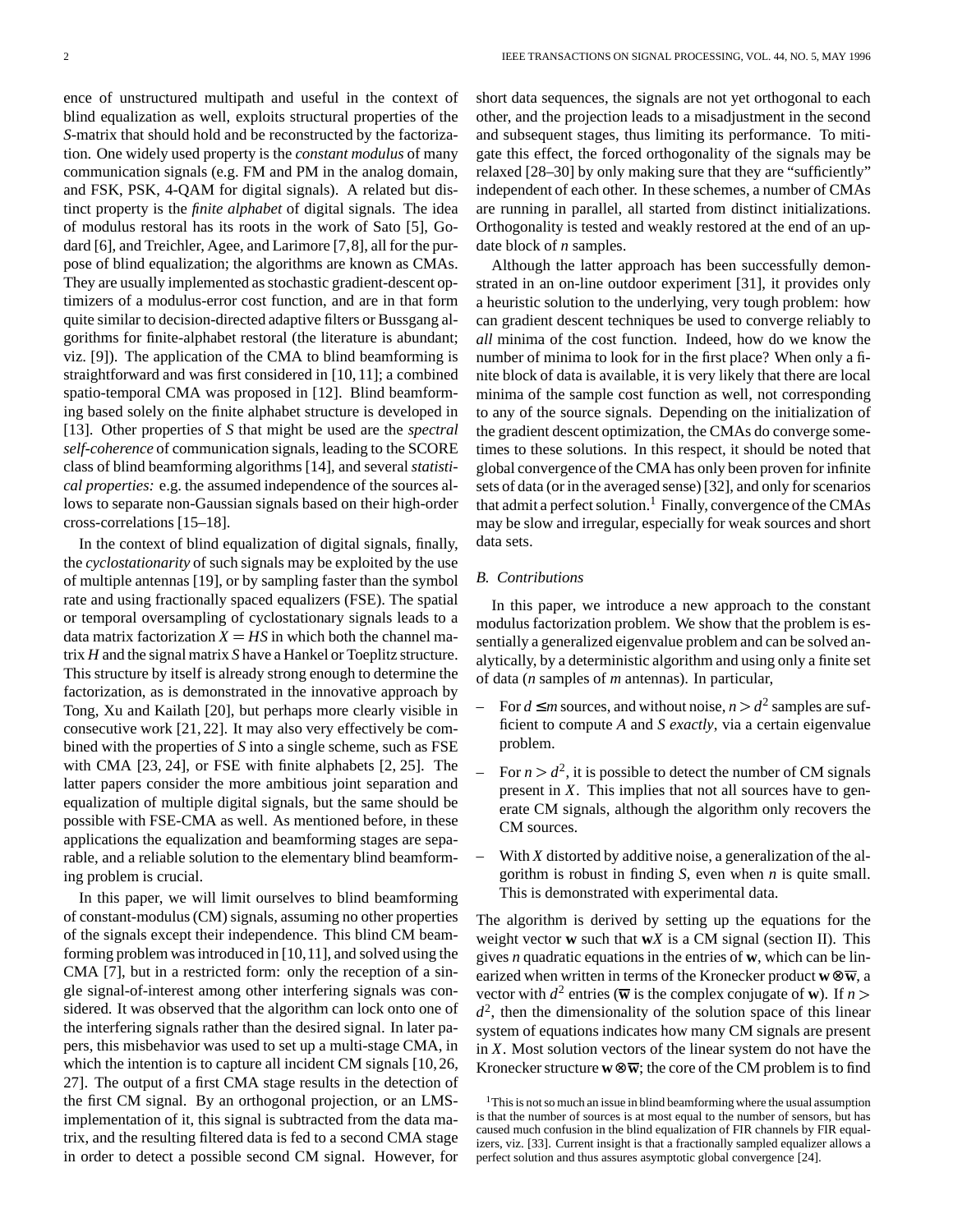those that do. It is shown in section III how this problem can be transformed into a generalization of an eigenvalue problem: the simultaneous diagonalization of a number of matrices. Without noise, this problem has an essentially unique solution which can be found using standard linear algebra tools. With noise added to *X*, there is in general no exact diagonal solution, and we have to find an approximate simultaneous diagonalization. This is a challenging, non-standard linear algebra problem, for which we propose an algorithm that exhibits quadratic convergence in simulations (section IV). In section V, the algorithm is applied both to computer generated data and to measured data sets, with very good results.

It is not the first time that a Kronecker approach has been proposed to solve the CM problem, viz. e.g. [34–36]. However, these authors operate in the equalization context and try to find only one structured solution  $\mathbf{w} \otimes \overline{\mathbf{w}}$  to the linear system, ignoring the fact that there might be more such solutions (in the equalization context, this occurs if the equalizer length is too long). Interestingly enough, an entirely similar simultaneous diagonalization problem did turn up in fourth-order cumulantbased techniques for blind separation of multiple *non-Gaussian* signals [15–18]. With hindsight, one might perhaps say that CM signals are deterministic counterparts of non-Gaussian signals, but only as far as the fourth-order cumulant is concerned. At this point, we are only aware that there must be connections, but the details remain to be sorted out.

# *C. Notation*

Lower case bold (as in **w**) denotes either a row or a column vector. Its *i*-th entry is sometimes denoted as  $(\mathbf{w})_i$ .  $\mathbf{w}^T$  is the transpose,  $\overline{w}$  is the complex conjugate, and  $w^*$  is the complex conjugate transpose. ⊗ is the Kronecker product. For matrices,  $A^{\dagger}$  denotes the Moore-Penrose pseudo-inverse, row $(A)$  denotes the row span (co-range) of *A*.

# II. PROBLEM FORMULATION AND TRANSFORMATION

#### *A. Problem statement; uniqueness*

In this section, we discuss the actual problem that will be solved. Starting from the data model  $X = AS$  in (1), we first note that without loss of generality, the constant modulus of all signals may be modeled to be equal to 1: any other value of the amplitude of one of the signals is absorbed in the *A*-matrix by a proper scaling of corresponding columns of *A* and rows of *S*. Hence, the problem we consider is, for a given data matrix *X*, to find a factorization

$$
X = AS, \quad \text{with } A, S \text{ full rank, } |S_{ij}| = 1. \tag{2}
$$

A slightly more general way to formulate the problem is obtained by premultiplying (2) with  $W = A^{\dagger}$ , where  $A^{\dagger}$  denotes the pseudo-inverse of *A*:

*Problem P1* (CM factorization problem) For a given data matrix *X* :  $m \times n$  of rank *d*, find  $\delta$  and  $W : \delta \times m$ , such that

$$
WX = S, \qquad |S_{ij}| = 1,
$$

where *S* is of full rank and  $\delta \le d$  is as large as possible.

In this formulation, *X* is a linear combination of *d* signals, but only  $\delta \le d$  of them are of CM type. Only the CM signals will be reconstructed by the beamformer.

The formulations  $X = AS$  and  $WX = S$  are equivalent only if the factorization  $X = AS$  is essentially unique, meaning that the only CM signals that can be constructed by the beamformer are the signals that were originally sent, and not some spurious "ghost" signals. Trivial transformations such as the choice of ordering of the rows of *S* and the complex phases of the entries of the first column of *S* cannot be avoided but lead to an admissible form of non-uniqueness. Save for these transformations, and under conditions that *A*, *S* are full rank and the sources generating *S* are "sufficiently independent" and have "sufficient phase richness", uniqueness is guaranteed with probability 1 once *n* is "large enough". This is well known for  $\delta = d, n \rightarrow \infty$ , and analog CM signals (viz. e.g., [7] for equalization, [37] for beamforming). One may have concerns on the "sufficient phase richness" of digital CM signals with small constellations, but in fact even BPSK signals give unique factorizations [13]. However, a sharpening of the  $n \rightarrow \infty$  condition is possible.

*Lemma 1:* Suppose that  $X : m \times n$  has rank *d* and that the factorization  $\{X = AS, |S_{ij}| = 1\}$  is unique for  $n \to \infty$ . Then the factorization is in general already unique for  $n \geq 2d$ .

*Proof:* See Appendix B.

The algorithm which we derive in this paper requires  $n > d^2$ , which is still quite reasonable for small values of  $d$  (say  $d < 10$ ).

#### *B. The Gerchberg-Saxton algorithm*

Denote by row  $(X)$  the subspace spanned by the rows of  $X$  (the co-range of  $X$ ), and define the set of  $CM$  signals as

$$
C\mathcal{M} = \{ S \mid |S_{ij}| = 1, \text{ all } i, j \}.
$$

Problem P1 asks for all row vectors **w** (the rows of *W*) such that  $wX = s$  is a CM signal, for linearly independent signals **s**. Hence we have the following lemma:

*Lemma 2:* Problem P1 is precisely equivalent to finding all linearly independent signals **s** that satisfy

(A) 
$$
\mathbf{s} \in \text{row}(X)
$$
,  
(B)  $\mathbf{s} \in \mathcal{CM}$ .

From this formulation, it is straightforward to devise an algorithm based on alternating projections: start with a (random) choice of **s** in the row span of *X*, and alternatingly project it onto  $\mathcal{CM}$  and back onto the row span of X. The set  $\mathcal{CM}$  is not a linear subspace, so that the the projection onto  $\mathcal{CM}$  is non-linear:

$$
\mathbf{P}_{\mathcal{CM}}(\mathbf{y}) = \left[ \frac{(\mathbf{y})_1}{|(\mathbf{y})_1|}, \cdots, \frac{(\mathbf{y})_n}{|(\mathbf{y})_n|} \right],
$$

i.e., every entry of the vector is radially projected onto the complex unit circle. It is customary to estimate weight vectors **w** rather than signals, in which case the alternating projection algorithm is expressed as the iteration

$$
\mathbf{w}^{(i+1)} = [\mathbf{P}_{\mathcal{CM}}(\mathbf{w}^{(i)}X)]X^{\dagger}.
$$
 (3)

the contract of the contract of the contract of

(Note that  $\mathbf{s}^{(i)} = \mathbf{w}^{(i)}X$ , and that  $\cdot X^{\dagger}X$  is a projection onto the row span of *X*.)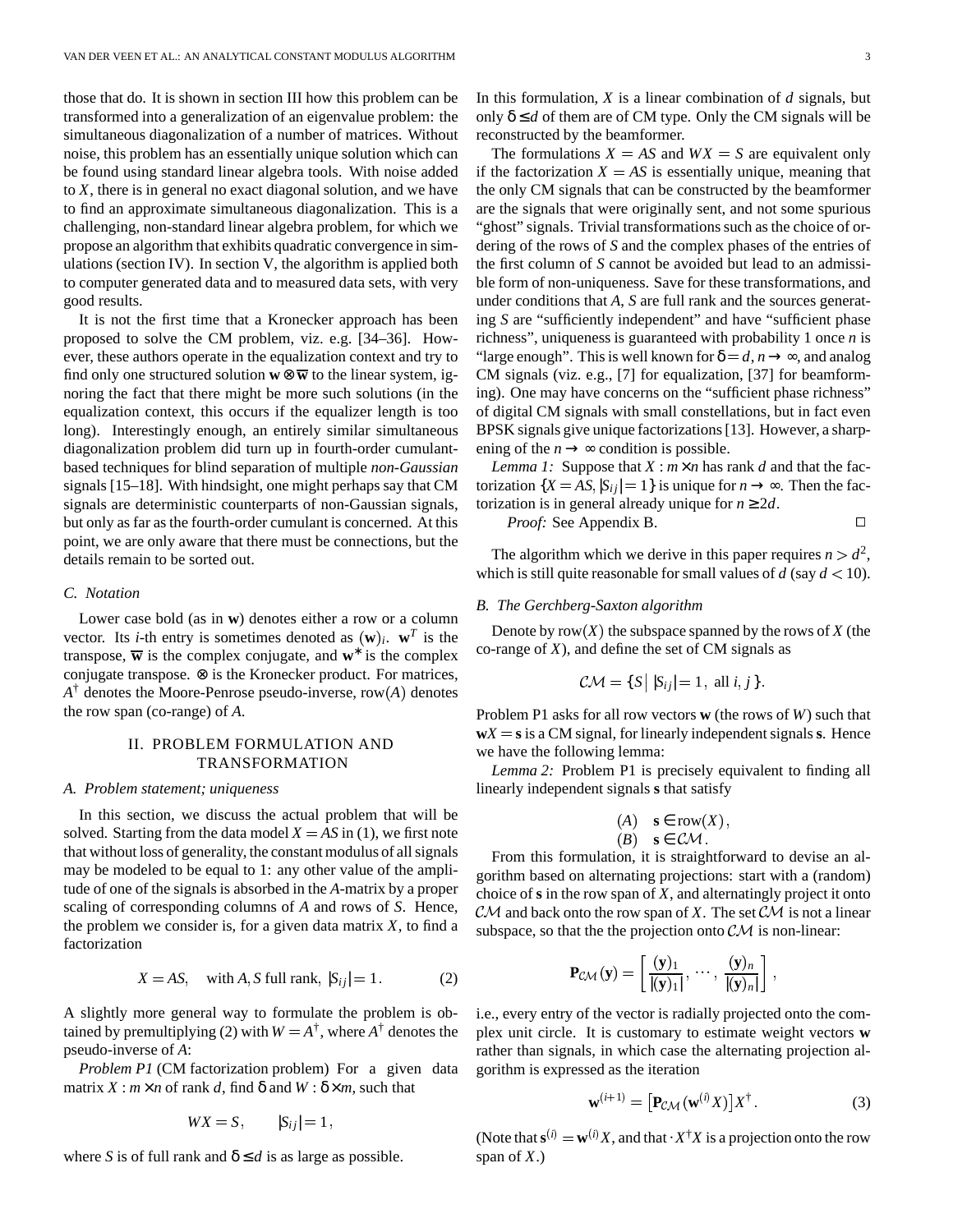It is interesting to note that this is a well-established algorithm in the field of optics for solving the phase-retrieval problem, where it is known as the Gerchberg-Saxton algorithm (GSA) [38]. The connection of the phase-retrieval problem with the CM problem was made only recently [37]. Essentially the same algorithm was derived from the CMA by Agee [39], called the LSCMA, and claimed to have faster convergence than the standard CMA. It is also closely related to the OCMA variant by Gooch and Lundell [11], who replaced the LMS-type updating of the CMA by an RLS-update. One difference of the GSA and LSCMA with other CMA methods is that they are block methods: they iterate on  $X$ , rather than update vectors  $\mathbf{x}_k$ . Hence, they typically require less data (smaller *n*), although of course the standard iterativeCMA could reuse old data as well. Conversely, the GSA/LSCMA methods could be used on data matrices of increasing sizes, by introducing updating versions for the pseudoinverse, which leads to the OCMA. The disadvantage of using these iterative algorithms on small finite data sets is that global convergence properties are lost: spurious local minima could be introduced. It is not known how large the block-size has to be before the asymptotic global convergence results are applicable.

#### *C. Equivalent problem statement*

However, our intent is to compute an exact solution to the problem in lemma 2 via analysis, and not via alternating projections. Recall that we are searching for all vectors **s** that are in the row span row  $(X)$  and also have the CM property. The first property has so far been captured as requiring  $\mathbf{s} = \mathbf{w}X$ , but it is more convenient to take linear combinations of a minimal (orthonormal) basis for the row span of *X*. This avoids problems with non-uniqueness of **w** when  $d < m$ , and makes sure that different linear combinations lead to different signals.

Thus let  $X = U\Sigma V$ :  $U \in \mathbb{C}^{m \times m}$ ,  $\Sigma \in \mathbb{R}^{m \times n}$ ,  $V \in \mathbb{C}^{n \times n}$  be a singular value decomposition of *X* [40]: *U* and *V* are unitary matrices containing the singular vectors, and  $\Sigma$  is a real diagonal matrix with non-negative entries: the singular values. Suppose that there are *d* sources, so that the rank of *X* is equal to *d*. Only *d* singular values are non-zero, and we collect the corresponding right singular vectors of *V* in a matrix  $\hat{V} \in \mathbb{C}^{d \times n}$ . The rows of  $\hat{V}$  form an orthonormal basis of the row span of *X*, and we can rewrite condition  $(A)$  in lemma 2 as

$$
(A): \quad \mathbf{s} \in \text{row}(X) \quad \Leftrightarrow \quad \mathbf{s} = \mathbf{w}\hat{V}, \qquad \hat{V} : d \times n.
$$

Here, the weight vector **w** is not precisely the same as before: it is now acting on the orthogonal basis vectors of row  $(X)$ , rather than directly on  $X$ . This reduces the number of parameters to estimate from  $m$  to  $d$ , and ensures that linearly independent  $w$  result in linearly independent **s**. A second advantage of an orthogonal basis is that the corresponding matrix W (acting on  $\hat{V}$  instead of *X*) has a condition number that tends to 1 as *n* grows: for uncorrelated signals and large *n*,  $S\sqrt{n}$  becomes an isometry and  $W/\sqrt{n}$ , as a mapping of one isometry into another, becomes unitary. When using *X* instead of  $\hat{V}$ , *W* would have a bad condition number if signals come from close directions.<sup>2</sup>

To rewrite condition  $(A)$  :  $\mathbf{s} \in \mathcal{CM}$ , put  $\hat{V} = [\mathbf{v}_1 \cdots \mathbf{v}_n]$ , where  $\mathbf{v}_i \in \mathbb{C}^d$  is the *i*-th column in  $\hat{V}$ . Then

$$
\begin{array}{lll}\n\text{(A)}: & \mathbf{s} = \left[ \left( \mathbf{s} \right)_1 \cdots \left( \mathbf{s} \right)_n \right] \in \mathcal{CM} \\
& \Leftrightarrow \left[ \left| \left( \mathbf{s} \right)_1 \right|^2 \cdots \left| \left( \mathbf{s} \right)_n \right|^2 \right] = \left[ \begin{array}{rcl} 1 \cdots 1 \end{array} \right] \\
& \Leftrightarrow \left\{ \begin{array}{rcl} \mathbf{w} \mathbf{v}_1 \mathbf{v}_1^* \mathbf{w}^* & = & 1 \\
\vdots & \vdots & \vdots & \vdots \\
\mathbf{w} \mathbf{v}_n \mathbf{v}_n^* \mathbf{w}^* & = & 1\n\end{array} \n\end{array}
$$

If we define  $P_k = \mathbf{v}_k \mathbf{v}_k^* \in \mathbb{C}^{d \times d}$ , for  $k = 1, \dots, n$ , then the above derivation has shown that problem P1 is precisely equivalent to finding all linearly independent vectors **w** such that

$$
\mathbf{w}P_k\mathbf{w}^* = 1, \qquad k = 1, \cdots, n, \tag{4}
$$

which calls for the simultaneous solution of *n* quadratic equations into the entries of **w**, or the intersection of *n* ellipsoids. To find all solutions, the approach is to expand these equations in the entries of **w**, which leads to Kronecker products.

For matrices  $Y \in \mathbb{C}^{d \times d}$  and vectors  $y \in \mathbb{C}^{d^2}$ , denote

$$
\text{vec}(Y) := \begin{bmatrix} Y_{11} \\ Y_{12} \\ \vdots \\ Y_{21} \\ \vdots \\ Y_{dd} \end{bmatrix}, \tag{5}
$$

$$
\text{vec}^{-1}(\mathbf{y}) := \left[\begin{array}{cccc} (\mathbf{y})_1 & (\mathbf{y})_2 & \cdots & (\mathbf{y})_d \\ (\mathbf{y})_{d+1} & (\mathbf{y})_{d+2} & \cdots & (\mathbf{y})_{2d} \\ \vdots & \vdots & \ddots & \vdots \\ (\mathbf{y})_{d^2-d+1} & \cdots & (\mathbf{y})_{d^2} \end{array}\right].
$$
 (6)

If we set

$$
\mathbf{y} = \text{vec}(\mathbf{w}^*\mathbf{w}) = \begin{bmatrix} (\mathbf{w})_1(\mathbf{w})_1^* \\ (\mathbf{w})_1(\mathbf{w})_2^* \\ \vdots \\ (\mathbf{w})_1(\mathbf{w})_d^* \\ (\mathbf{w})_2(\mathbf{w})_1^* \\ \vdots \\ (\mathbf{w})_d(\mathbf{w})_d^* \end{bmatrix} =: \mathbf{w} \otimes \overline{\mathbf{w}} \in \mathbb{C}^{d^2 \times 1}
$$

$$
\mathbf{p}_k = \text{vec}(P_k)^T = [(P_k)_{11} \quad (P_k)_{12} \quad \cdots \quad (P_k)_{dd}],
$$

then the quadratic expression  $wP_kw^*$  is "linearized" as

$$
\mathbf{w}P_k\mathbf{w}^* = \mathbf{p}_k\mathbf{y}.\tag{7}
$$

Collect the *n* condition vectors  $\mathbf{p}_k$  in one matrix *P* of size  $n \times d^2$ :

$$
P = \begin{bmatrix} \mathbf{p}_1 \\ \vdots \\ \mathbf{p}_n \end{bmatrix} = \begin{bmatrix} [\overline{\mathbf{v}}_1 \otimes \mathbf{v}_1]^T \\ \vdots \\ [\overline{\mathbf{v}}_n \otimes \mathbf{v}_n]^T \end{bmatrix} . \tag{8}
$$

\*

*Lemma 3:* Problem P1 is precisely equivalent to finding all linearly independent vectors **y** satisfying

$$
P\mathbf{y} = \begin{bmatrix} 1 \\ \vdots \\ 1 \end{bmatrix} \tag{9}
$$

$$
\mathbf{y} = \mathbf{w} \otimes \overline{\mathbf{w}} \tag{10}
$$

<sup>&</sup>lt;sup>2</sup>The idea to switch to an orthogonal basis and force  $W / \sqrt{n}$  to be close to unitary can be used to enhance convergence to independent solutions in iterative CMA algorithms as well. Similar to Pro-ESPRIT [41], such an approach could be called a Procrustes-CMA.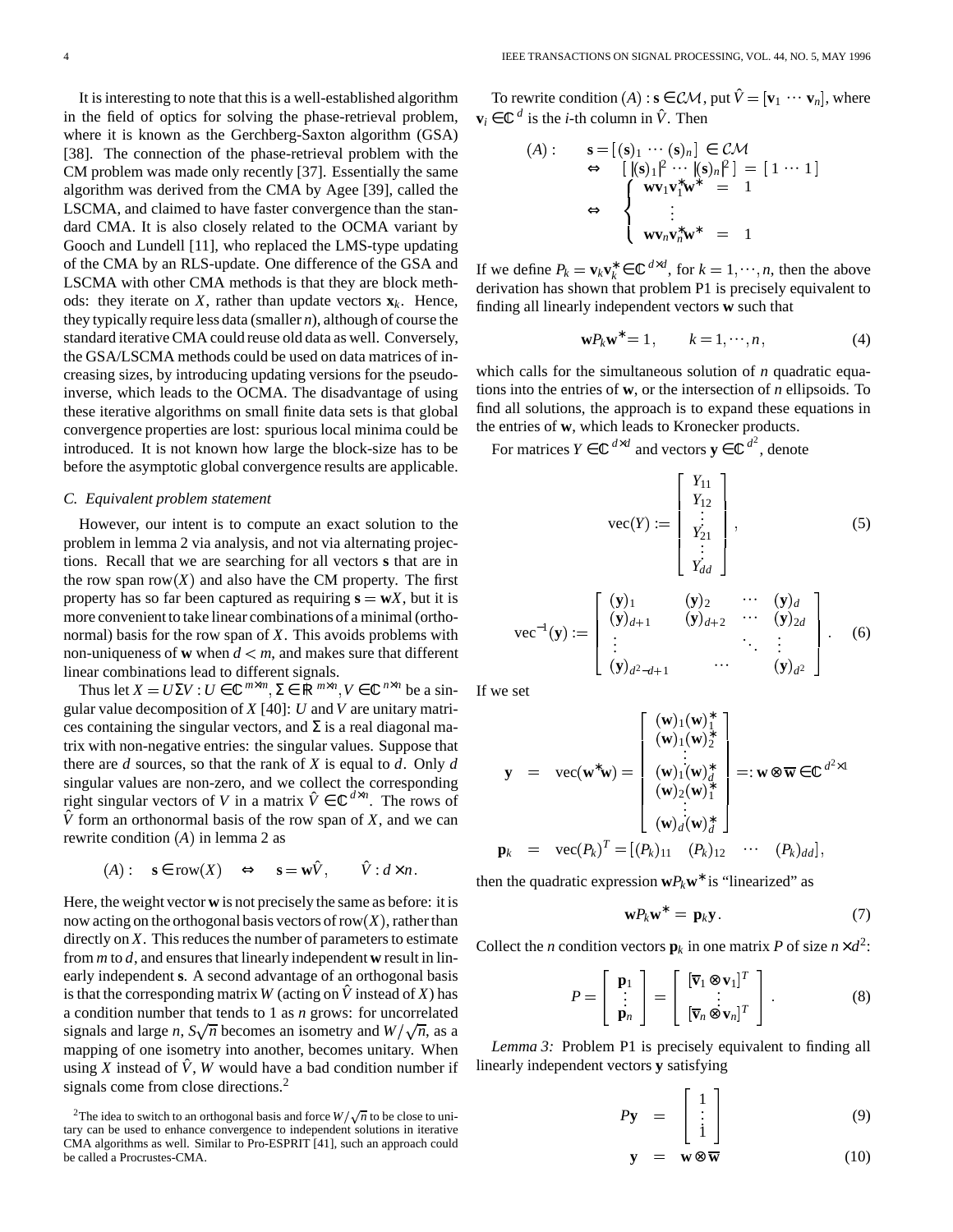For each solution **w**, the corresponding CM signal is given by  $\mathbf{s} = \mathbf{w}\hat{V}$ .

*Proof:* To prove that this problem is equivalent to solving equation (4), and hence problem P1, it remains to show that a set of solutions  $\{w_k \otimes \overline{w}_k\}_1^{\delta}$  is linearly independent if and only if the corresponding set  $\{w_k\}_1^{\delta}$  is linearly independent. This is straightforward; see Appendix B.

The linear system of equations (9) is overdetermined for  $n >$  $d^2$ . Nonetheless, if there is more than one CM signal present in *X*, there has to be more than one solution **y** to the linear system, and because they are linearly independent, *P* has to be singular. Hence, the set of independent solutions **y** to the linear system is not unique: any vector in the kernel of *P* can be added to any solution  $\bf{y}$ . The second condition (10) restricts the solution space to vectors **y** that have a certain structure: they must be expressible as a Kronecker product of a vector with its complex conjugate. Note that it is not sufficient to compute solutions **y** to the system of equations and hope that they have the required structure  $y = w \otimes \overline{w}$ .

In general, the solution space to  $(9)$  can be written as an affine space of the form  $y = y_0 + \alpha_1 y_1 + \cdots + \alpha_\ell y_\ell$ , where  $y_0$  is a particular solution to (9), and  $\mathbf{y}_1, \dots, \mathbf{y}_\ell$  is a basis of the kernel of *P*. We find it more convenient to work with a fully linear solution space, which is obtained via a linear transformation, as follows. Let  $Q$  be any  $n \times n$  unitary matrix such that

$$
Q\left[\begin{array}{c}1\\ \vdots\\ 1\end{array}\right]=\left[\begin{array}{c}n^{1/2}\\ 0\\ \vdots\\ 0\end{array}\right].
$$

Simple choices for *Q* suffice; e.g., *Q* could be a Householder transformation [40],

$$
Q = I - 2\frac{\mathbf{q}\mathbf{q}^*}{\mathbf{q}^*\mathbf{q}}, \qquad \mathbf{q} = \begin{bmatrix} 1 \\ 1 \\ \vdots \\ 1 \end{bmatrix} - \begin{bmatrix} n^{1/2} \\ 0 \\ \vdots \\ 0 \end{bmatrix}, \qquad (11)
$$

or *Q* could be a DFT (discrete Fourier transform) matrix. Apply *Q* to *P*:

$$
QP =: \left[\begin{array}{c} \hat{\mathbf{p}}_1 \\ \hat{P} \end{array}\right], \qquad \begin{array}{c} \hat{\mathbf{p}}_1: 1 \times d^2 \\ \hat{P}: (n-1) \times d^2. \end{array}
$$

With these definitions, we have \*\*\*\*

-

$$
P\mathbf{y} = \begin{bmatrix} 1 \\ \vdots \\ 1 \end{bmatrix} \qquad \Longleftrightarrow \qquad \begin{cases} (i) & \hat{\mathbf{p}}_1 \mathbf{y} &= n^{1/2} \\ (ii) & \hat{P} \mathbf{y} &= 0. \end{cases} \tag{12}
$$

We will show that the first condition can always be satisfied by scaling a non-trivial solution to the second equation. This then leads to the following equivalent problem statement:

*Lemma 4:* The CM problem P1 is precisely equivalent to the following problem. Let *X* be a given matrix. With  $\hat{P} \in \mathbb{C}^{(n-1) \times d^2}$ and  $\hat{V}$  constructed from *X*, find all linearly independent non-zero solutions **y** that satisfy

$$
\hat{P}\mathbf{y} = 0 \n\mathbf{y} = \mathbf{w} \otimes \overline{\mathbf{w}}.
$$
\n(13)

For each solution **w**, scaled such that 
$$
\|\mathbf{w}\| = n^{1/2}
$$
, the vector

$$
\mathbf{s} = \mathbf{w}\hat{V} \text{ is a CM signal contained in } X.
$$
  
*Proof:* See Appendix B.

 tion, or, with more numerical accuracy, from anSVD of *P*ˆ. In the Suppose that the dimension of the kernel of  $\hat{P}$  is equal to some number  $\delta$  (we will argue in section III-A below that in general  $\delta$ is, indeed, equal to the number of CM signals). Let  $\{y_1, \dots, y_{\hat{\delta}}\}$ be a basis for this kernel. It can be computed via a QR factorizalatter case,  ${\bf \{y}_k\}_1^{\delta}$  are the right singular vectors corresponding to the  $\delta$  singular values of  $\hat{P}$  that are zero. With a basis of the kernel, any solution **y** to  $\hat{P}y = 0$  can be written as  $y = \alpha_1 y_1 + \cdots + \alpha_{\hat{\delta}} y_{\hat{\delta}}$ , for arbitrary coefficients  $\alpha_i \in \mathbb{C}$ . The condition that  $\mathbf{y} = \mathbf{w} \otimes \overline{\mathbf{w}}$ as well is more conveniently expressed as  $Y = \mathbf{w}^* \mathbf{w}$ , where  $Y =$ vec<sup>-1</sup>(y). Likewise, denote by  $Y_k = \text{vec}^{-1}(y_k)$ ,  $k = 1, \dots, \hat{\delta}$ , the corresponding  $d \times d$  matrices constructed from the chosen basis of  $\text{ker}(P)$ . Since

$$
\begin{array}{ll}\n\alpha_1\mathbf{y}_1 + \cdots + \alpha_{\hat{\delta}}\mathbf{y}_{\hat{\delta}} = \mathbf{w} \otimes \overline{\mathbf{w}} \\
\Leftrightarrow \quad \alpha_1Y_1 + \cdots + \alpha_{\hat{\delta}}Y_{\hat{\delta}} = \mathbf{w}^*\mathbf{w}\n\end{array}
$$

it is seen that, in essence, we have to find scalar linear combinations of a set of matrices (a generalized matrix pencil for more than two matrices) such that the result is a rank 1 hermitian matrix, hence factorizable as **w**∗**w**. Linearly independent solutions **w** correspond to linearly independent **y**, and in turn to linearly independent parameter vectors  $[\alpha_1 \cdots \alpha_{\hat{\delta}}]$ . Hence, we may rewrite the conditions (13) in terms of the  $Y_k$ , which gives a new problem statement that is entirely equivalent to the original CM problem.

*Problem P2* (Equivalent CM problem) Let *X* be the given matrix, from which the set of  $d \times d$  matrices  $\{Y_1, \dots, Y_{\hat{\delta}}\}$  are derived as discussed above. The CM problem P1 is precisely equivalent to the following problem: determine all independent non-zero parameter vectors  $[\alpha_1 \cdots \alpha_{\hat{\delta}}]$  such that

$$
\alpha_1 Y_1 + \dots + \alpha_{\hat{\delta}} Y_{\hat{\delta}} = \mathbf{w}^* \mathbf{w}.
$$
 (14)

For each solution **w**, scaled to  $||\mathbf{w}|| = n^{1/2}$ , the vector  $\mathbf{s} = \mathbf{w}\hat{V}$  is a CM signal contained in *X*.

Finding all solutions to (14) is thus the core of the CM problem. In the next section, we show that (14) is, in fact, a generalized eigenvalue problem.

#### *Remark*

The given definition for the vec-operation in (5)–(6) does not make use of the fact that we only apply it to *hermitian* matrices **w**<sup>∗</sup>**w** and *P*<sub>*k*</sub>. Other choices that do make use of this are possible; e.g., we could define vec(**w**<sup>∗</sup>**w**) to be a *real* vector containing  $\text{Re}((\mathbf{w})_i(\mathbf{w})_j^*)$ ,  $\text{Im}((\mathbf{w})_i(\mathbf{w})_j^*)$  instead of the redundant  $(\mathbf{w})_i(\mathbf{w})_j^*$ and  $(\mathbf{w})_j(\mathbf{w})_i^*$ . This transformation to real vectors leads to an equivalent but numerically and computationally favorable variant of the procedure and is detailed in Appendix A. The result is that, with this alternate definition,  $P$  and  $\hat{P}$  are transformed to real matrices, and that the basis matrices  $Y_k$  constructed from the kernel of  $\hat{P}$  are hermitian by construction. The coefficients  $\alpha_k$  to be computed may then be restricted to reals as well.

#### III. EXACT SOLUTION TO PROBLEM P2

In this section, we will show that problem P2 admits an exact solution, which can be computed using standard linear algebra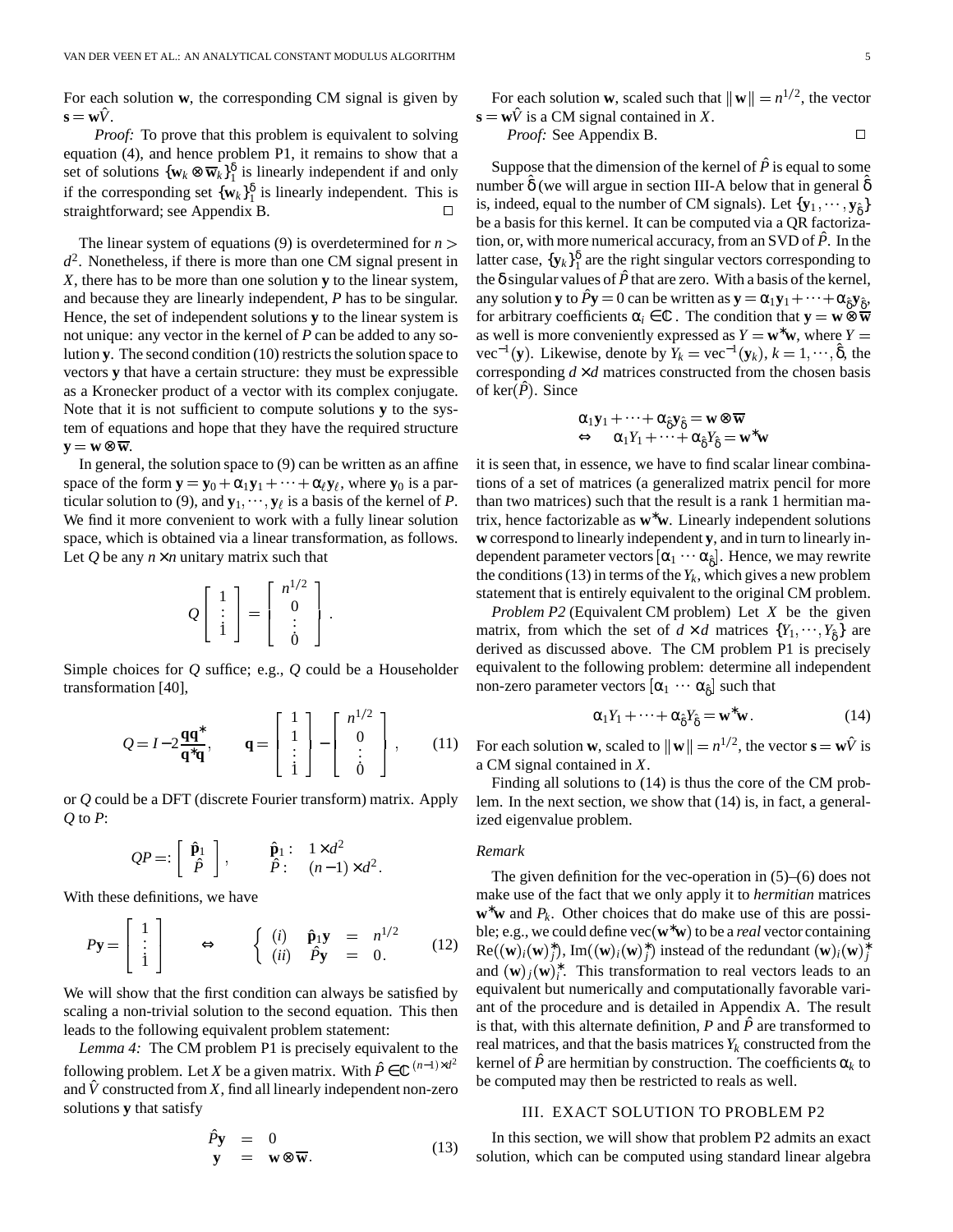techniques. We still operate under the assumption that there exists a solution, and that the solution is essentially unique. For computability, we will now also require that  $n > d^2$ .

## *A. Estimation of the number of CM signals*

We first show that there is a relation between  $\delta$ , the number of CM signals that are present in *X*, and  $\delta$ , the dimension of the kernel of  $\hat{P}$ . With  $\delta$  independent constant modulus signals, there are δ linearly independent solutions **w** to the CM factorization problem, corresponding to  $\delta$  linearly independent vectors  $y = w \otimes \overline{w}$ in the kernel of  $\hat{P}$ . Hence, it is necessary that dimker  $\hat{P} \geq \delta$ . Since  $\hat{P}$  :  $(n-1) \times d^2$ , we also have dimker  $\hat{P} \geq d^2 - (n-1)$ . To be able to detect  $\delta$  from dimker  $\hat{P}$ , we have to require that, at least,  $n \ge d^2 + 1$ .

*Proposition* 5: Let  $\delta$  be the number of CM signals in *X*, and suppose  $n > d^2$ . Then dimker  $\hat{P} \geq \delta$ . Generically, dimker  $\hat{P} = \delta$ . <sup>Of nermit</sup> *Proof:* See Appendix B.

In the proof it is shown that the occurrence of the non-generic case where  $\hat{\delta} > \delta$  is independent of the propagation environment and can only happen if there are specific phase relations between the signals. Explicit examples can be constructed for the case of two CM signals **s**1, **s**2: a rank deficiency occurs if and only if there are constants  $\alpha$ ,  $c \in \mathbb{C}$  such that for each sample point *k*,

$$
(\mathbf{s}_1)_k (\overline{\mathbf{s}}_2)_k + \alpha (\mathbf{s}_2)_k (\overline{\mathbf{s}}_1)_k = c.
$$

Writing  $(\mathbf{s}_2)_k = (\mathbf{s}_1)_k \exp j\phi_k$ , where  $\phi_k$  is the phase difference between the two signals, this reduces to

− *j*φ*<sup>k</sup>*

$$
e^{-j\phi_k} + \alpha e^{j\phi_k} = c. \tag{15}
$$

For every choice of constants  $\alpha$ , *c*, there are at most two values for  $\phi_k$  such that the equation holds. Hence, a degeneracy can occur only for BPSK-type (two state) signals sampled at the symbol rate. E.g. for BPSK,  $\phi_k \in \{0, \pi\}$ , so that there are constants  $(\alpha = -1, c = 0)$  for which (15) holds for all *k*. A problem also occurs for MSK signals, which are  $\pm 1$  for even *k* and  $\pm j$  for odd *k*. These degeneracies go away when the signals are fractionally sampled, because  $\phi_k$  then also assumes intermediate values.

## *B. Computation of W*

We will assume from now on that dimker  $\hat{P} = \delta$  is equal to the number of CM signals in *X*. The CM problem is solved once we have found all  $\delta$  independent parameter vectors  $[\alpha_1, \cdots, \alpha_{\delta}]$  that make the generalized matrix pencil (14) rank one and hermitian. This problem is in essence a generalized eigenvalue problem. Indeed, if  $d = \delta = 2$ , then there are two matrices  $Y_1$  and  $Y_2$ , each of size 2×2, and we have to find  $\lambda = \alpha_2/\alpha_1$  such that  $Y_1 + \lambda Y_2$  has  $\alpha_1$ <sup>to b</sup> its rank reduced by one (to become one). For larger  $\delta$ , there are more than two matrices, and the rank should be reduced to one by taking linear combinations of all of them. This can be viewed as an extension of the generalized eigenvalue problem.

From the opposite perspective, suppose that the solutions of the CM problem are  $w_1, \dots, w_\delta$ . We already showed that  $w_1 \otimes$  $\overline{\mathbf{w}}_1, \cdots, \mathbf{w}_{\delta} \otimes \overline{\mathbf{w}}_{\delta}$  is a linearly independent set of vectors; together they are a basis of the kernel of  $\hat{P}$ . Moving to matrices, each of the matrices  $Y_1, \dots, Y_\delta$  is a different (independent) linear combination of the "pencil basis"  $\mathbf{w}_1^* \mathbf{w}_1, \dots, \mathbf{w}_\delta^* \mathbf{w}_\delta$ , i.e.,

$$
Y_1 = \lambda_{11} \mathbf{w}_1^* \mathbf{w}_1 + \lambda_{12} \mathbf{w}_2^* \mathbf{w}_2 + \dots + \lambda_{18} \mathbf{w}_8^* \mathbf{w}_8 = W^* \Lambda_1 W
$$
  
\n
$$
Y_2 = \lambda_{21} \mathbf{w}_1^* \mathbf{w}_1 + \lambda_{22} \mathbf{w}_2^* \mathbf{w}_2 + \dots + \lambda_{28} \mathbf{w}_8^* \mathbf{w}_8 = W^* \Lambda_2 W
$$
  
\n
$$
\vdots
$$
  
\n
$$
Y_8 = \lambda_{81} \mathbf{w}_1^* \mathbf{w}_1 + \lambda_{82} \mathbf{w}_2^* \mathbf{w}_2 + \dots + \lambda_{88} \mathbf{w}_8^* \mathbf{w}_8 = W^* \Lambda_8 W
$$
  
\n(16)

where

$$
W = \begin{bmatrix} \mathbf{w}_1 \\ \vdots \\ \mathbf{w}_{\delta} \end{bmatrix}, \quad \Lambda_k = \begin{bmatrix} \lambda_{k1} & \mathbf{0} \\ \mathbf{0} & \ddots \\ \mathbf{0} & \lambda_{k\delta} \end{bmatrix} \quad (k = 1, \cdots, \delta).
$$

Hence, by the existence of a solution to the CM problem, there must be a matrix *W* whose inverse simultaneously diagonalizes  $Y_1, \dots, Y_\delta$ . (Its uniqueness is, in fact, proven in [15] for the case of hermitian matrices*Y<sup>k</sup>* .) This makes problem P2 equivalent to the following problem.

*Theorem* 6: Suppose  $n > d^2$  and dimker( $\hat{P}$ ) =  $\delta$ . Then the CM factorization problem P1, or P2, is equivalent to a simultaneous diagonalization problem: find  $W : \delta \times d$  (full rank  $\delta$ ) such that

$$
Y_1 = W^*\Lambda_1 W \qquad (\Lambda_1, \cdots, \Lambda_\delta \in \mathbb{C}^{d \times d}, \text{ diagonal}^3)
$$
  
\n
$$
Y_2 = W^*\Lambda_2 W
$$
  
\n
$$
\vdots
$$
  
\n
$$
Y_\delta = W^*\Lambda_\delta W
$$

In general, *Y*<sub>1</sub> and *Y*<sub>2</sub> are  $d \times d$  matrices of rank δ, and not less than δ. In this case, a generalized eigenvalue decomposition of just  $Y_1$  and  $Y_2$  will already determine  $W$ : there exist matrices *M*, *N* (invertible) such that

$$
M^*Y_1N = \Lambda_1
$$
  

$$
M^*Y_2N = \Lambda_2
$$

where  $\Lambda_1, \Lambda_2$  are diagonal matrices, size  $d \times d$ , each with  $\delta$  nonzero entries. Reducing these matrices to  $\delta \times \delta$  diagonal matrices with non-zero entries on the diagonal, and trimming *M* and *N* likewise to full rank  $\delta \times d$  matrices, we obtain the decomposition

$$
\begin{array}{rcl}\n\hat{M}^*Y_1\hat{N} & = & \hat{\Lambda}_1 \\
\hat{M}^*Y_2\hat{N} & = & \hat{\Lambda}_2\n\end{array}.
$$

 $\hat{M}$  and  $\hat{N}$  are unique up to equal permutations of their columns and (possibly different) right diagonal invertible factors. This uniqueness implies that, after a suitable diagonal scaling, we can arrange it such that  $\hat{M} = \hat{N} = W^{\dagger}$ , or  $W = \hat{N}^{\dagger}$ , with each row of *W* having norm  $n^{1/2}$ .

For the case where  $Y_1$  and  $Y_2$  are not of rank  $\delta$ , it is possible that they do not fully determine *W*, so that the other  $Y_k$  also have to be taken into account. It is obvious that it is possible to obtain *W* also in this case, but we omit the details of this more general procedure at this point. Numerically, it is better to take all  $Y_k$  into account in all cases, and this is of course preferable in the presence of noise as well. Such an algorithm is described in the next section.

Hence, we have shown at this point that in absence of noise, the CM problem is in fact a generalized eigenvalue problem and can be solved explicitly.

<sup>&</sup>lt;sup>3</sup>If we make sure that the  $Y_k$  are hermitian by our choice of the vec-operation, then the  $\Lambda_k$  are real.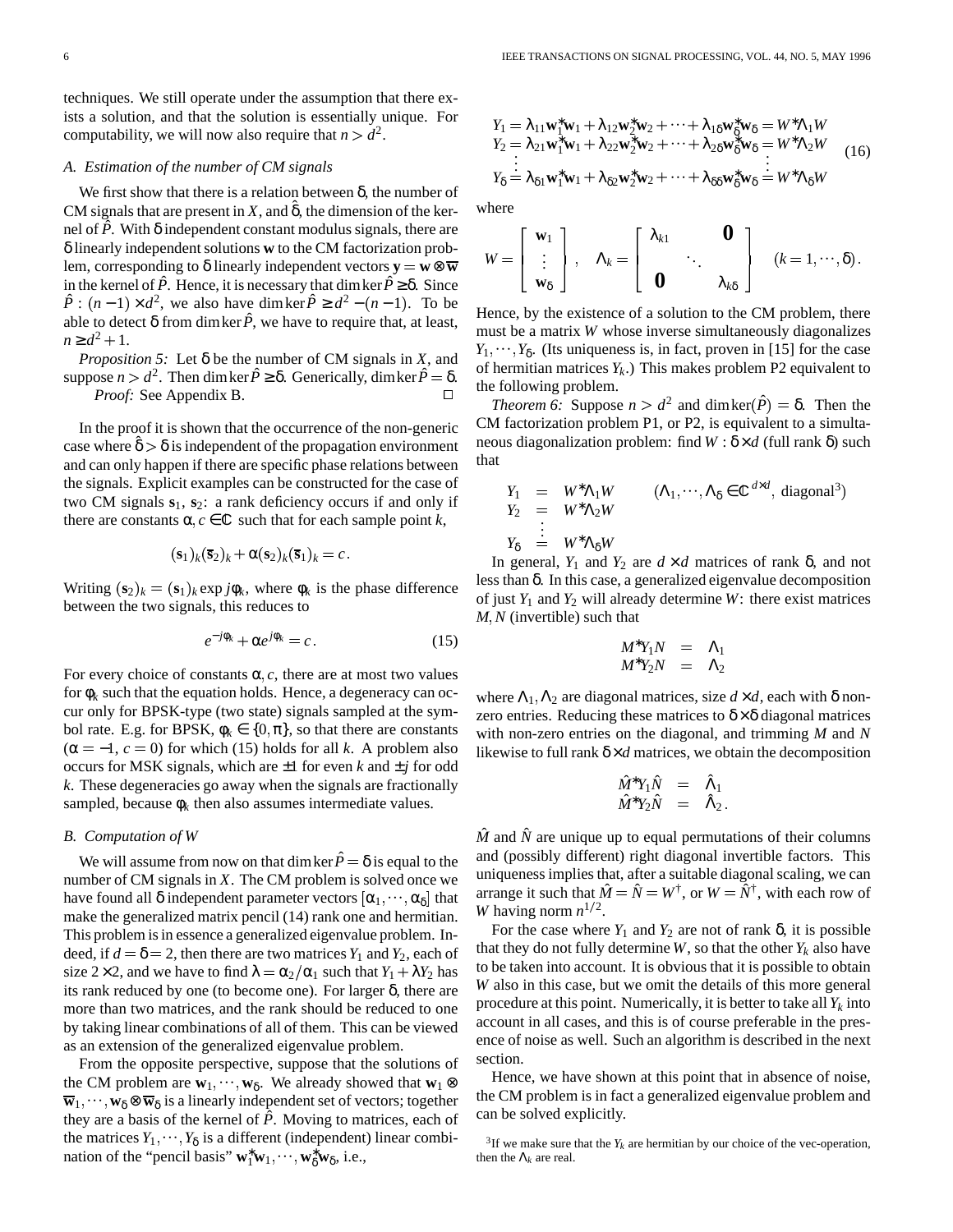## IV. THE CM PROBLEM WITH ADDITIVE NOISE

# *A. Equivalent optimization problem*

With noise added to the data,

$$
X = AS + N,
$$

an exact decomposition of *X* as  $X = AS$  is no longer possible. To recover the CM signals, we first define a (squared) distance function of signals to the set of CM signals,

dist(s, 
$$
\mathcal{CM}
$$
) =  $\sum_{k=1}^{n} (|(s)_k|^2 - 1)^2$ . (17)

In terms of this distance, the problem can be posed as finding  $\delta$ independent signals **s** that are minimizers of

$$
\min\{\text{dist}(\mathbf{s}, \mathcal{CM}) \mid \mathbf{s} \in \text{row}'(X)\},\tag{18}
$$

where row<sup> $\prime$ </sup>(*X*) is the estimated row span of *S*, which we will take to be the principal row span of *X* as determined using an SVD. Thus let  $X = U\Sigma V$  as before, and let *d* be the number of singular values of *X* that are significantly larger than zero. The detection of *d* from the singular values is relatively straightforward if the noise power and the statistical distribution of the noise is known, but notoriously non-trivial otherwise (cf. [42] and references therein; we do not go into details here). The rows of *V* corresponding to these singular values form an orthogonal basis of the principal row span of *X*, and are collected in the matrix  $\hat{V}$ . The matrix *P* and  $\hat{P}$  can be constructed from  $\hat{V}$  as in section II-C. The following proposition is a result of expressing the cost function in equation (18) in terms of  $\hat{P}$  and **w**.

*Proposition* 7: The CM problem with noise (equation (18)) is solved by finding the set of all linearly independent minimizers **y** of

$$
\varepsilon_{\mathbf{y}}^2 := \min_{\mathbf{y}} \|\hat{P}\mathbf{y}\|^2, \tag{19}
$$

subject to  $y = w \otimes \overline{w}$ ,  $||w|| = n^{1/2}$ . For each such y, the corresponding signal **s** is  $\mathbf{s} = (c\mathbf{w})\hat{V}$ , where the corrective scaling *c* is given by  $c^2 = n/(n + \varepsilon_y^2)$ .

*Proof:* See Appendix B. 
$$
\Box
$$

The correction of **w** by *c* is close to 1 and of no importance in practice, as it will only scale the amplitude of the corresponding signal **s**.

Minimizing (19) with the given conditions on **y** undoubtedly requires some iterative method, but the route set out by the solution of the noiseless case will provide accurate initial points for such a method. Thus, we first compute a basis of orthogonal vectors  $y_k$  that solve (19) without structural constraint: as before, these follow from an SVD of  $\hat{P}$  as the right singular vectors corresponding to the smallest  $\delta$  singular values (the numerical kernel of  $\hat{P}$ ). The number of CM signals is estimated from the number of singular values that are "significantly smaller" than the others; a suitable threshold level is given in (30) later in this paper. The next step is to unstack the vectors  $y_k$  into corresponding matrices  $Y_k = \text{vec}^{-1}(\mathbf{y}_k)$ , and subsequently impose the required Kronecker structure onto these matrices: linear combinations of the  $Y_k$  should result in matrices that are close to rank-1 hermitian matrices of the form **w**∗**w**, i.e.,

$$
\alpha_1 Y_1 + \dots + \alpha_\delta Y_\delta = Y \simeq \mathbf{w}^* \mathbf{w}.
$$
 (20)

Again, it is not clear how to solve such a problem exactly. In the noise-free case, the solution was given by a simultaneous diagonalization of  $\delta$  matrices  $Y_1, \dots, Y_{\delta}$ , but it could be found from only two of them. We now extend the simultaneous diagonalization approach to the noisy case, this time taking all available *Yk* into account.

# *B. Simultaneous diagonalization as a super-generalized Schur problem*

Assume, for the moment, that there is no noise added to  $X$ . As we have seen in theorem 6, the matrix  $W \in \mathbb{C}^{\delta \times d}$  that we try to find is full rank and such that

$$
Y_1 = W^* \Lambda_1 W \qquad (\Lambda_1, \cdots, \Lambda_\delta \in \mathbb{C}^{\delta \times \delta}, \text{ diagonal}) \quad (21)
$$
  
\n
$$
Y_2 = W^* \Lambda_2 W
$$
  
\n
$$
\vdots
$$
  
\n
$$
Y_\delta = W^* \Lambda_\delta W.
$$

With noise, we can try to find  $M = W^{\dagger}$  to simultaneously make  $M^*Y_1M, \cdots, M^*Y_8M$  as much diagonal as possible. Because *M* is not unitary, the fact that it has to have full rank is hard to quantify, and it makes sense to rewrite this  $\delta$ -generalized eigenvalue problem as a  $\delta$ -generalized Schur decomposition. We first explain the procedure for the noise-free case. Bring in a QR factorization of *W*<sup>∗</sup> and an RQ decomposition of *W*:

$$
W^* = Q^* R', \qquad W = R'' Z^*
$$

where Q, Z are unitary  $d \times d$  matrices, and  $R' \in \mathbb{C}^{d \times \delta}$ ,  $R'' \in \mathbb{C}^{\delta \times d}$ are upper triangular. The factorizations are of course related, but we will ignore this for the moment. If  $\delta < d$ , then we can arrange that only the leading  $\delta \times \delta$  blocks of *R'* and *R''* are non-zero (and non-singular). Substitution into (21) leads to

$$
QY_1Z = R_1 \t (R_1, \cdots, R_\delta \in \mathbb{C}^{d \times d}, \text{ upper triangle.)} \t (22)
$$
  
\n
$$
QY_2Z = R_2 \vdots
$$
  
\n
$$
QY_\delta Z = R_\delta
$$

with

$$
R_1 = R'\Lambda_1 R''
$$
  
\n
$$
R_2 = R'\Lambda_2 R''
$$
  
\n
$$
\vdots
$$
  
\n
$$
R_\delta = R'\Lambda_\delta R''.
$$
\n(23)

Only the top-left  $\delta \times \delta$  block of each  $R_k$  is non-zero. In addition, each of these blocks is non-singular. Hence, there exists  $Q$ ,  $Z$ such that  $QY_kZ$  is upper triangular, for  $k = 1, \dots, \delta$ , which is a generalized Schur decomposition, but for δ matrices rather than two. With this decomposition, it is seen that a parameter vector  $[\alpha_1 \cdots \alpha_\delta]$  satisfies (20) only if

$$
\alpha_1 R_1 + \dots + \alpha_\delta R_\delta \quad \text{is rank 1.} \tag{24}
$$

With the model of  $R_1, \dots, R_\delta$  in (23), we obtain that, equivalently,

$$
\alpha_1\Lambda_1+\cdots+\alpha_\delta\Lambda_\delta \quad \text{is rank } 1.
$$

Since all the  $\Lambda_k$  are diagonal, the  $\alpha_k$  are straightforward to compute: only one entry of the diagonal matrix  $\alpha_1 \Lambda_1 + \cdots + \alpha_\delta \Lambda_\delta$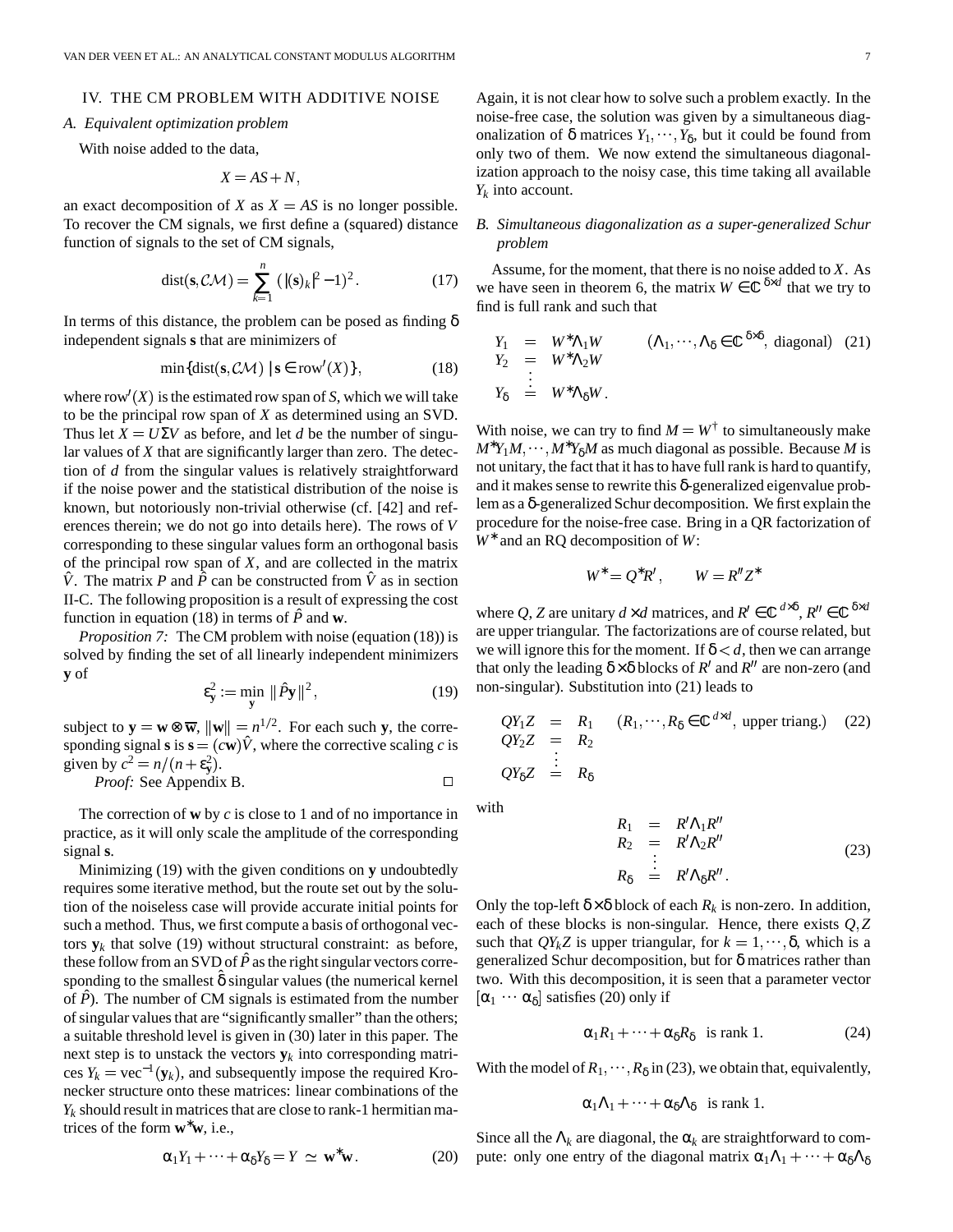can be non-zero. Setting this entry equal to one, all possible parameter vectors  $[\alpha_1 \cdots \alpha_\delta]$  follow by constructing a matrix whose columns consist of the diagonal entries of the  $\Lambda_k$ ,

$$
\Lambda = \left[ \begin{array}{ccc} (\Lambda_1)_{11} & \cdots & (\Lambda_1)_{\delta\delta} \\ \vdots & & \vdots \\ (\Lambda_\delta)_{11} & \cdots & (\Lambda_\delta)_{\delta\delta} \end{array} \right].
$$

The rows of  $\Lambda^{-1}$  are the independent vectors  $[\alpha_1 \cdots \alpha_\delta]$ . A straightforward generalization shows that we do not need to compute the factorization (23), as the parameters can be computed directly from the main diagonals of  $R_k$  without knowing the  $\Lambda_k$ :

*Proposition* 8: For given  $Y_1, \dots, Y_\delta$ , assume the decomposition (22) and the existence of decomposition (23). All independent parameter vectors  $[\alpha_1 \cdots \alpha_{\delta}]$  such that  $Y := \alpha_1 Y_1 + \cdots +$  alternatively  $\alpha_{\delta} Y_{\delta}$  has rank 1 are given by the rows of *A*:

$$
A = R^{-1}, \qquad R = \left[ \begin{array}{ccc} (R_1)_{11} & \cdots & (R_1)_{\delta\delta} \\ \vdots & & \vdots \\ (R_{\delta})_{11} & \cdots & (R_{\delta})_{\delta\delta} \end{array} \right].
$$

*Proof:* Because the  $R_k$  are upper triangular, a necessary condition for (24) to hold is that the resulting matrix has a main diagonal with *at most* one non-zero entry. But, in view of the existence of factorization (23) with  $R'$ ,  $R''$  having non-singular main diagonals, it cannot happen that the main diagonal of the result is all zero.

Note that proposition 8 by itself does not ensure that*Y* is hermitian, unless e.g., all*Yi*'s are hermitian and all *Ri*'s are real. This feature is a side effect: the set of δ independent solutions*Y* is in our case unique, and it suffices to enforce the rank-1 property.

Factoring each of the  $\delta$  rank-1 matrices that is obtained in this way gives  $\delta$  independent vectors **w**, which form the rows of the matrix  $W$  that we were looking for in equation  $(21)$ . Hence, in the noise-free case, the computation of a "super-generalized" Schur decomposition, i.e., two unitary matrices  $Q, Z$ , gives the solution to the simultaneous diagonalization problem. Although it seems at first sight that we have doubled the number of parameters to estimate (two matrices  $Q$ ,  $Z$ , rather than one matrix  $W$ ), this is not true: the fact that the matrices are unitary makes that the total number of parameters to estimate is precisely the same. However, the constraint that *Q*, *Z* be unitary is a desirable condition, whereas the fact that  $W$  must have full rank is difficult to handle.

We now return to the case where the data matrix *X* is distorted by noise. In this case, there is no unitary *Q*, *Z* which simultaneously makes all matrices  $Y_k$  exactly upper triangular. However, we can try to find *Q*, *Z* to make these matrices as much upper triangular as possible, by minimizing the Frobenius norm of the residual lower triangular entries. One approach for doing this is described in section IV-C below. It is an extension to more than two matrices of the usual QZ iteration for computing the generalized Schur decomposition of two matrices. There are several other approaches for solving simultaneous diagonalization problems as well, as discussed in that subsection.

With  $Q$ , Z and hence  $R_1, \dots, R_\delta$  obtained this way, we can compute all independent parameter vectors  $[\alpha_1 \cdots \alpha_{\delta}]$  as in proposition 8. Each parameter vector gives a matrix*Y*, approximately of the form  $Y \simeq \mathbf{w}^* \mathbf{w}$ , and each **w** can be estimated as the singular vector corresponding to the largest singular value of each *Y*. It remains to scale **w** to ensure that  $||\mathbf{w}|| = n^{1/2}$ .

The above scheme provides an approximate solution to the problem in theorem 7, i.e., the CM factorization problem with additive noise. The algorithm is summarized in figure 2; we call it the ACMA. It is not clear in what sense the solution approximates the optimal solution; however, it finds the exact solution if there is no noise, and simulations give very accurate results for moderate noise levels or large *n*. For high noise levels, closely spaced signals, or small *n*, the vectors **w** that are obtained by the above procedure can be used as initial starting points in a Gerchberg-Saxton iteration, which effectively searches for the minima of (18). Since these starting points are accurate, a few iterations suffice, and independent signals are almost always obtained, except in severely ill-conditioned cases. Examples of the application of the algorithm to simulated and measured data are given in section V.

#### *C. Super-generalized Schur decomposition*

In this subsection, we describe a possible approach to the super-generalized Schur decomposition problem: for given matrices  $Y_1, \dots, Y_\delta$ , find  $Q, Z$  (unitary) such that

$$
QY_1Z = R_1
$$
  
\n
$$
\vdots
$$
  
\n
$$
QY_8Z = R_8
$$
\n(25)

where  $R_1, \dots, R_\delta$  are as much upper triangular as possible. Our approach is to modify the standard QZ iteration method used for computing the Schur decomposition of two matrices so that it works for more than two matrices. There are several ways to do this. We will present a variant that treats all matrices  $Y_1, \cdots Y_\delta$ equally.

The QZ iteration for computing the Schur decomposition of two matrices [40] starts with setting  $Q^{(0)} = I$ ,  $Z^{(0)} = I$ . At the *k*-th iteration step, a unitary matrix  $Q^{(k)}$  is computed such that  $Q^{(k)}(Y_1 Z^{(k-1)})$  is upper triangular, and a unitary matrix  $Z^{(k)}$  is computed to make  $(Q^{(k)}Y_2)Z^{(k)}$  upper triangular. As an extension to more than two matrices, we propose the following two step iteration. Denote by  $\|\cdot\|_{LF}$  the Frobenius norm of the strictly lower triangular part of a matrix.

# **[Extended QZ iteration]**<sup>4</sup>

$$
Q^{(0)} = I, Z^{(0)} = I
$$
  
for  $k = 1, 2, \cdots$   
a. Find  $Q^{(k)}$  (unitary) to minimize  

$$
||Q^{(k)}(Y_1 Z^{(k-1)})||_{LF}^2 + \cdots + ||Q^{(k)}(Y_8 Z^{(k-1)})||_{LF}^2,
$$
  
b. find  $Z^{(k)}$  (unitary) to minimize  

$$
|| (Q^{(k)} Y_1) Z^{(k)} ||_{LF}^2 + \cdots + || (Q^{(k)} Y_8) Z^{(k)}) ||_{LF}^2.
$$
 (26)

Each of the two steps in the iteration poses a least squares problem with an exact solution, which might however be hard to find. The customary idea in such situations is to find an approximate solution to each of the steps, and rely on the outer iteration to provide convergence.

<sup>4</sup>A different suitable initialization follows from a Schur decomposition of just *Y*<sub>1</sub> and *Y*<sub>2</sub>.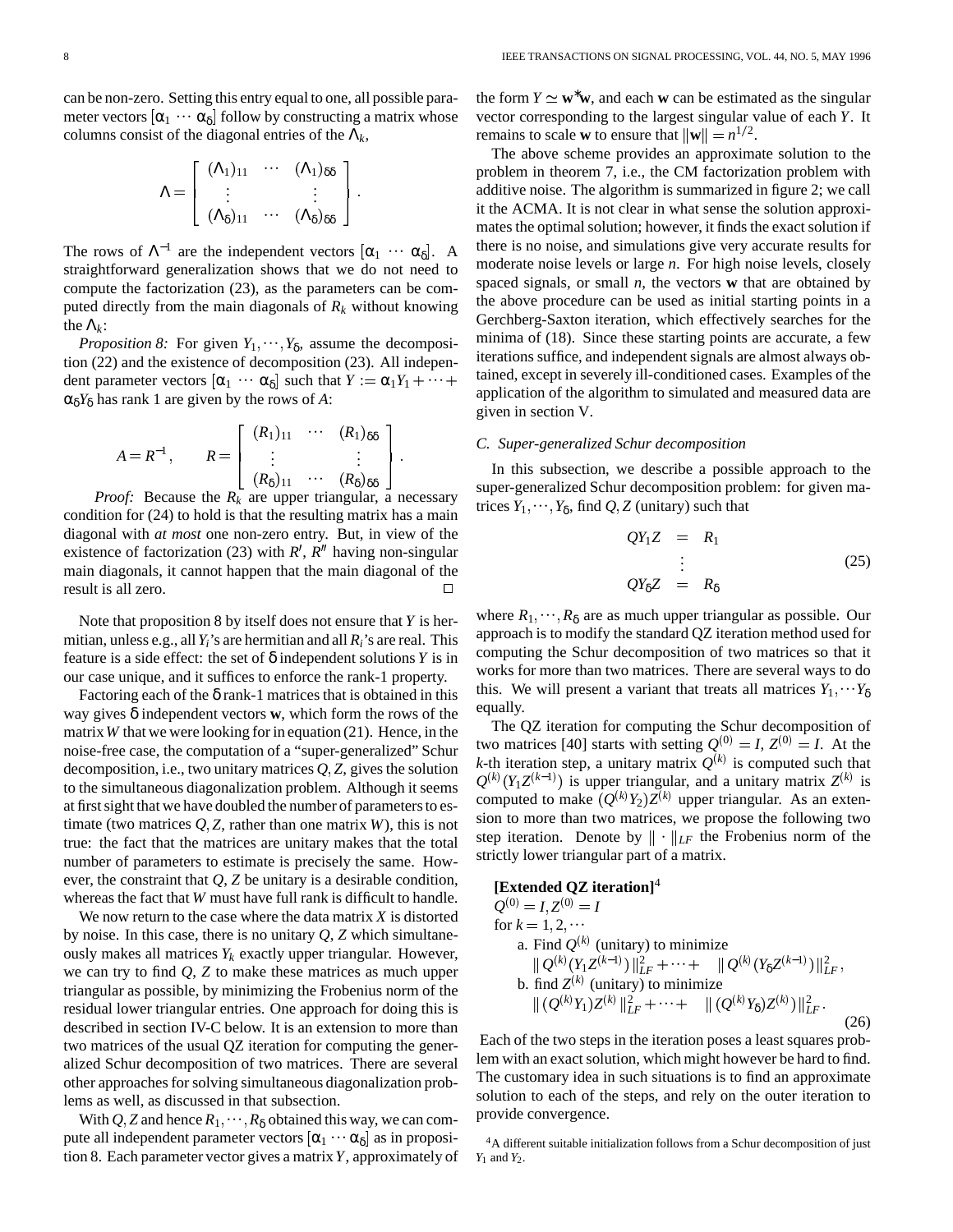Given a matrix  $X = AS + N \in \mathbb{C}^{m \times n}$ . An estimate of  $S \in \mathcal{CM}$  is obtained as follows: 1. *Estimate*  $row(X)$ : a. Compute  $SVD(X)$ :  $X =: U\Sigma V$ b. Estimate  $d = \text{rank}(X)$  from  $\Sigma$ : the number of signals c.  $\hat{V} = \text{first } d$  rows of *V* 2. *Estimate*  $\text{ker}(\hat{P})$ , which summarizes all CM conditions: a. Construct  $\hat{P}$  :  $(n-1) \times d^2$  from  $\hat{V}$ :  $\hat{V} =: [\mathbf{v}_1 \cdots \mathbf{v}_n]$  $P := [\text{vec}(\mathbf{v}_1 \mathbf{v}_1^*) \cdots \text{vec}(\mathbf{v}_n \mathbf{v}_n^*)]^T$  $\begin{bmatrix} \hat{\mathbf{p}}_1 \end{bmatrix}$  $\hat{P}^{\perp}$   $:=$  *QP*, with *Q* as in (11) b. Compute  $SVD(\hat{P})$ :  $\hat{P} =: U_p \Sigma_p V_p^*$ c. Estimate  $\delta = \dim \ker(\hat{P})$  from  $\Sigma_p$ : the number of CM signals d.  $[\mathbf{y}_1 \cdots \mathbf{y}_\delta] := \text{last } \delta \text{ columns of } V_p$ 3. *Solve the simultaneous diagonalization problem (21):* a.  $Y_1 = \text{vec}^{-1}(\mathbf{y}_1), \cdots, Y_{\delta} = \text{vec}^{-1}(\mathbf{y}_{\delta})$ b. Find  $Q$ , Z to make  $R_1 := QY_1Z, \dots, R_\delta := QY_\delta Z$  approximately upper (section IV-C) c. From  $R_1, \dots, R_\delta$ , compute all vectors  $[\alpha_{k1} \cdots \alpha_{k\delta}], k = 1, \dots, \delta$ s.t.  $\hat{Y}_k := \alpha_{k1} Y_1 + \dots + \alpha_{k\delta} Y_\delta$  is approximately rank 1 (proposition 8) 4. *Recover the signals:* for each  $\hat{Y}_k$ : a. Compute  $\mathbf{w}_k$  such that  $\hat{Y}_k \simeq: \mathbf{w}_k^* \mathbf{w}_k$ b. scale  $\mathbf{w}_k$  such that  $\|\mathbf{w}_k\| = n^{1/2}$ c.  $\mathbf{s}_k := \mathbf{w}_k \hat{V}$ (d. perform a few Gerchberg-Saxton iterations, as in equation (3)) The vectors  $\mathbf{s}_1, \dots, \mathbf{s}_\delta$  are the rows of *S*.

Fig. 2. The ACMA (analytic CM factorization algorithm). The vectoring operations in steps 2a and 3a may be replaced by hermitian vectoring operations (see Appendix A).

To describe the approximate solution to step a (or b, which is similar), suppose that, at the *k*-th stage, we have matrices  $R_1 :=$  $Q^{(k-1)}Y_1Z^{(k-1)},\cdots,R_\delta:=Q^{(k-1)}Y_\delta Z^{(k-1)},$  not yet upper triangular, and we have to find a unitary matrix  $Q$  that minimizes the belowdiagonal norm of  $QR_1, \dots, QR_\delta$ . Recall that for a single matrix *R*1, a QR factorization gives the solution, and is obtained as a product of Householder rotations  $H_1, \dots, H_{d-1}$ , where a single  $H_i$ maps the below-diagonal entries of the *i*-th column of the matrix to zero. This approach may be mimicked for the simultaneous triangularization of a set of matrices, although we can only try to make the below-diagonal entries small. Thus, *Q* in step a is obtained asthe product of *d*−1 more elementary unitary matrices

$$
Q = \left[\begin{array}{c|c} I_{d-2} & 0 \\ \hline 0 & H_{d-1} \end{array}\right] \cdots \left[\begin{array}{c|c} 1 & 0 \\ \hline 0 & H_2 \end{array}\right] H_1 \, .
$$

The first factor,  $H_1$ , is designed to simultaneously minimize the below-diagonal norms of only the first column of each of the matrices  $R_1, \ldots, R_\delta$ . Similarly,  $H_k$  is used to minimize the belowdiagonal norm of all the *k*-th columns. Denote by  $(R_1)_1$  the first column of  $R_1$ , and similarly for the other  $R_k$ 's, then

$$
H_1\big[(R_1)_1 \cdots (R_{\delta})_1\big] = \left[\begin{array}{ccc} * & \cdots & * \\ & E & \end{array}\right]
$$

where  $[*...*]$  is the first row of the result, and E contains the remaining rows. The objective is to find  $H_1$  such that  $||E||_F$  is minimized. The solution is not unique, but a possible  $H_1$  follows directly from an SVD:

$$
[(R_1)_1 \cdots (R_{\delta})_1] =: U\Sigma V^* \Rightarrow H_1 = U^*.
$$

Indeed, for this choice of  $H_1$ , we have  $||E||_F^2 = \sigma_2^2 + \cdots + \sigma_8^2$ , which is as small as we can hope for.

After  $H_1$  has been computed and applied to  $R_1, \dots, R_\delta$ , we have obtained new matrices  $R'_1, \dots, R'_8$ , with the below-diagonal norm of the first columns minimized. The next factor,  $H_2$ , is used to minimize the below-diagonal norm of the second columns of these matrices. As  $H_2$  is unitary and does not affect the first rows of  $R'_1, \dots, R'_8$ , this will not change the below-diagonal norm of the first columns. In fact,  $H_2$  can be found in precisely the same way as  $H_1$  by looking at the reduced problem where we act on  $R'_1, \dots, R'_8$  with their first rows and columns removed. The matrices  $H_3$ ,  $\dots$ ,  $H_{d-1}$  follow in turn.

The reason that this does not necessarily provide the optimal solution to the LS problem of step a is that  $H_1$  only looks at the first columns of the matrices  $R_k$ , and might introduce potentially large entries in the below-diagonal part of subsequent columns. It is not even guaranteed that the below-diagonal norm is lower than before. Note that this is nothing new: the same happens in the original QZ iteration fortwo matrices, and nonethelessit converges (except perhaps for strongly nonnormal problems).

The resulting QZ iteration (26) is observed in simulations to converge fast, usually quadratically in 3–5 iterations. At this point, there is no *proof* of convergence. Hints for a possible proof might be provided by convergence proofs for the standard QZ iteration. Because the inner loop consist of SVDs, the scheme is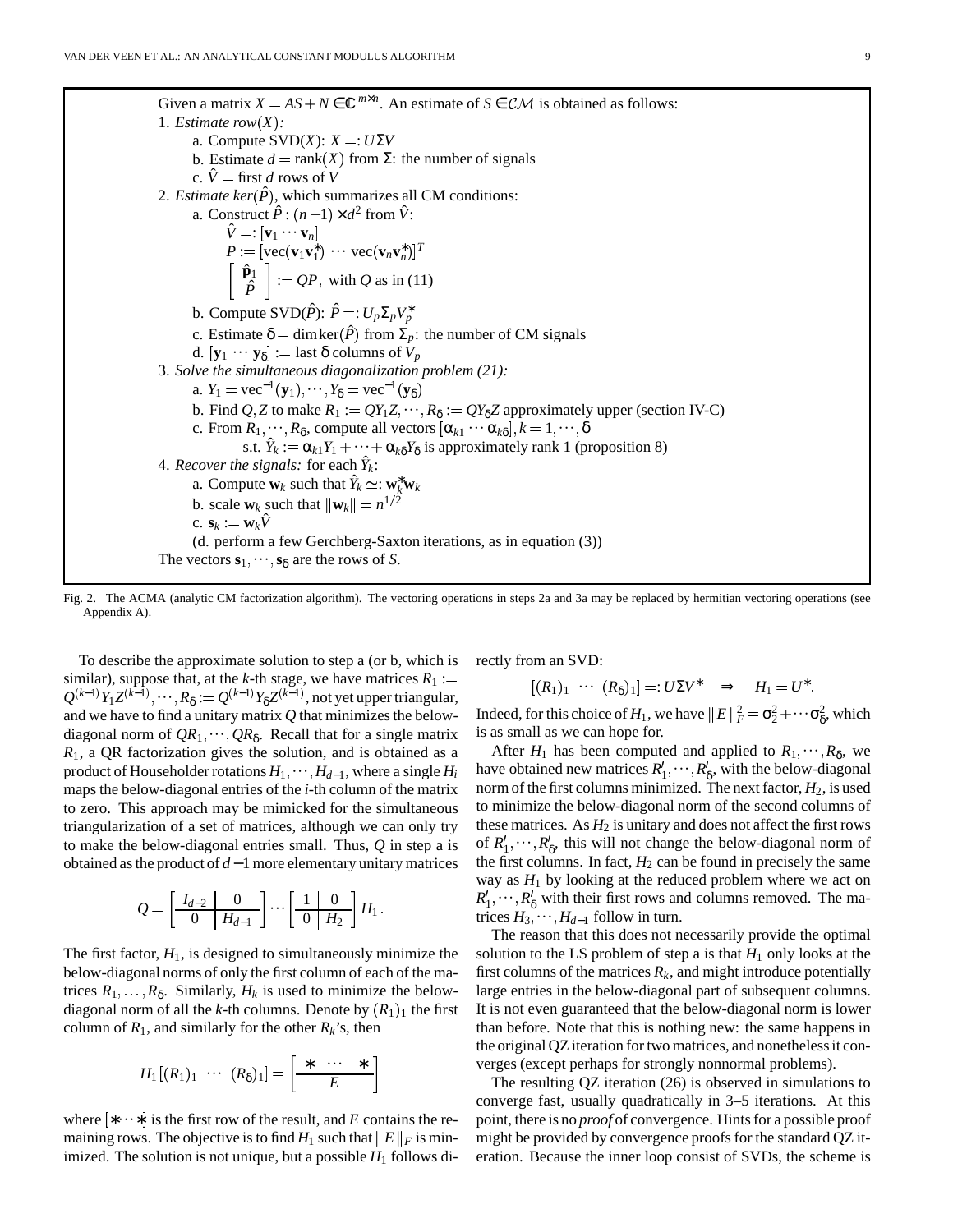only practicalif *d* issmall, which is certainly the case for the currently envisioned applications.

#### *Remark*

While this paper was in review, we learned about other approaches to the super-generalized Schur decomposition, and to simultaneous diagonalization problems in general. These problems are not entirely new to the SP community: in the context of blind beamforming of *non-Gaussian* signals, analysis of the fourth-order cumulants of the data matrix has led to problems of the form (21), viz. [18, 43], as well as related problems of the form  $Q^*X_iQ = \Lambda_i$ ,  $i = 1, \dots, d$  with the  $X_i$  hermitian, Q unitary and all Λ*<sup>i</sup>* close to diagonal, viz. [17]. The fact that *Q* is unitary instead of just non-singular is a consequence of the statistical expectation operator: with infinite data, our *W* would be unitary as well (cf. footnote 2). In [18, 43], a whitening transformation derived from the data covariance matrix immediately reduces the problem to  $Q^*X_iQ = \Lambda_i$  as well.

Overviews of several such problems are given in [44,45]. The algorithms in [44] are of Jacobi-type, and intended for solving  $Q^*X_iQ = \Lambda_i$  and some structured variants. A similar Jacobi algorithm is proposed in [17]. Such Jacobi iterations are readily set up for the generalized Schur decomposition (25) as well, although one has to be careful about "outer" and "inner" rotations to ensure convergence; cf. [46]. The (real-valued) QZ problem is considered in [45], and solved using isospectral flows, which results in a steepest gradient-type algorithm. For the diagonalization problem (21) with *positive definite* matrices*Y<sup>i</sup>* , the "nonorthogonal *FG* " algorithm of [47] may be used. The orthogonal variant of this algorithm is a generalization of the cyclic Jacobi algorithm. Note that in our application, the  $Y_i$ , even if they are constructed to be hermitian, are not necessarily positive, although we may try to find linear combinations that are positive. The approach in  $[18, 43]$  is to find one such positive combination, then try to glean *W* from a Cholesky decomposition (or Schur decomposition, after a whitening transformation) of this single matrix. Numerically, this is likely to be suboptimal, because in the end only two matrices determine the decomposition. So far, none of the above approaches has proven convergence, but reported experimental results are invariably positive.

#### *D. Computational complexity*

We briefly investigate the computational complexity of the proposed algorithm (figure 2). The ACMA consists of mainly three computational steps: an SVD of *X* (size  $m \times n$ ), an SVD of  $\hat{P}$  (size *n* − 1 × *d*<sup>2</sup>), and a simultaneous diagonalization of  $\delta$  matrices  $Y_i$  of size  $d \times d$ . The second SVD is the most expensive and has order  $n(d^2)^2$  operations. Since we require  $n > m^2$ , and  $m \ge d$ , the complexity of this step is at least  $O(d^6)$ . In comparison, the first SVD has  $\mathcal{O}(m^2n) \geq \mathcal{O}(d^4)$  operations, and the complexity of the simultaneous diagonalization step is also  $\mathcal{O}(d^4)$ . This implies that *d* cannot be very large and that the algorithm is too complex for equalization purposes (where sometimes  $d > 100$  is taken). $5$  Since only subspaces are needed but not the individual singular vectors, the SVDs may be replaced by any other principal subspace estimator, such as provided by the Schur subspace estimation (SSE) method [48], the URV updating [49], the PAST method [50], the FSD [51], or the FST [52]. The latter three algorithms can also exploit the fact that only *d* kernel vectors out of *d* 2 singular vectors are needed, which gives rise to significant savings. In addition, all above-mentioned methods allow for efficient updating of the subspaces for increasing *n*, so that the ACMA algorithm may be transformed from a block-algorithm into an adaptive algorithm. (Interesting complications arise because the two SVDs operate in conjunction. A more detailed analysis of the possibilities is beyond the scope of the present paper.)

To illustrate the computational requirements in a more quantitative manner, we consider a replacement of the SVD by the SSE. Without updating, one implementation of the SSE (the "SSE-2" [53]) has a complexity of about  $m^2n$  complex multiplications and  $2m<sup>2</sup>n$  complex rotations (for a matrix of size  $n \times m$ ). Assuming no special purpose rotation processors, we set 1 complex rotation equal to 4 complex multiplications, and 1 complex multiplication equal to 4 real floating point operations (flop). In that case the SSE of *X* takes  $36m^2n$  real flop, and (since  $\hat{P}$  can be transformed to a real matrix) the SSE of  $\hat{P}$  takes  $9(d^2)^2n$  real flop, so that the complexity of ACMA is

ACMA: 
$$
9d^4n + 36m^2n
$$
 real flop. (27)

In comparison, the complexity of the Gerchberg-Saxton algorithm (GSA) (3) is mainly determined by a loop containing two complex matrix multiplications,  $W \cdot X$  and  $S \cdot X^{\dagger}$  (where  $W : d \times m$ ,  $X : m \times n$ ,  $S : d \times n$ , not taking additional soft orthogonalization steps or restarts into account. Each of the multiplications has a complexity of *dmn* complex operations. About 10 iterations of the inner loop are usually sufficient, although occasionally many more are needed. In addition, the computation of  $X^{\dagger} = X^* (XX^*)^{-1}$  calls for about  $2m^2 n$  complex multiplications (ignoring the inversion), or  $8m^2n$  real flop. Altogether, the complexity of GSA is approximately

GSA (CMA): 
$$
4 \cdot 10 \cdot 2dmn + 8m^2n = 80dmn + 8m^2n
$$
 real flop. (28)

The standard CMA may be viewed as an updating version of the GSA, where instead of iterating on the same data, new data is continuously introduced. It is not likely to converge faster than GSA, viz. [37], so that it has at least the complexity of (28). Table I gives a listing of (27) and (28) for a range of values of *m* and  $d$ , in kflop per snapshot (i.e.,  $n = 1$ ). It is seen that for up to 6 sources the complexity of the ACMA is comparable to the GSA.

## V. EXPERIMENTAL EVALUATION

To assess the performance of the algorithm, we have applied it to a number of test matrices, based both on computer generated data and on real data collected from an experimental setup. The results are quite convincing. For example, the algorithm could find weight vectors to separate a superposition of four CM signals using 4 sensors and only 17 data samples, in

preferable.

<sup>&</sup>lt;sup>5</sup>As mentioned before, the CM equalization problem satisfies the same model, but has different properties: the data matrix has a Hankel structure, and, in principle, it suffices to find only one solution. In this case, a combination with other (intersection-type) algorithms that make use of this structure is probably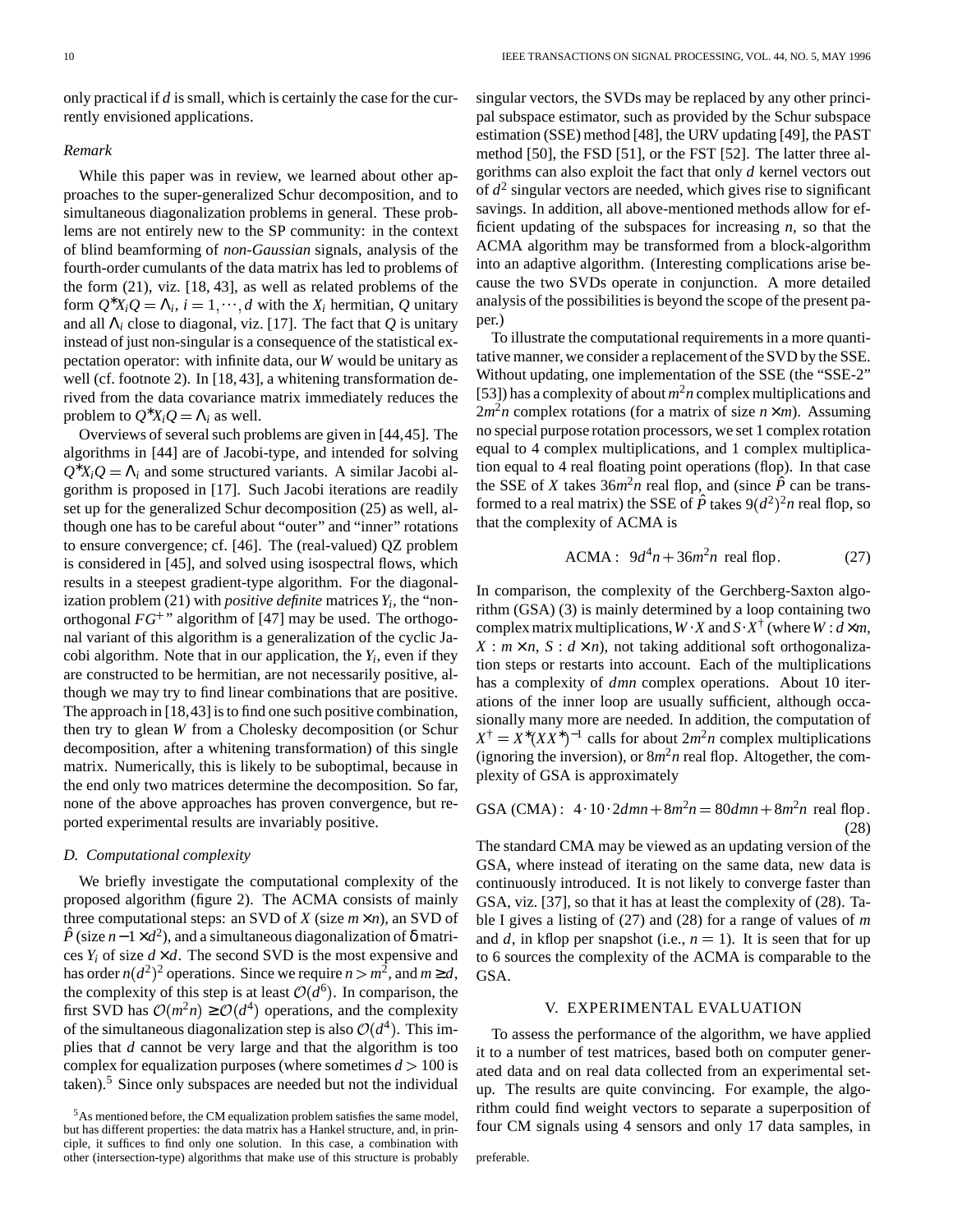TABLE I APPROXIMATE COMPUTATIONAL COMPLEXITY OF BLIND ALGORITHMS (KFLOP PER SNAPSHOT)

| ACMA (kflop/n) |       |      |             |           | GSA(kflop/n)   |       |   |                 |       |  |
|----------------|-------|------|-------------|-----------|----------------|-------|---|-----------------|-------|--|
|                | $m=4$ | 6    |             | 10        |                | $m=4$ | 6 | 8               | -10   |  |
| $d=2$          | 0.7   |      | $1.4$ 2.4   | 3.7       | $d=2$          |       |   | 0.8 1.2 1.8 2.4 |       |  |
| 4              | 2.9   |      | 3.6 4.6 5.9 |           | $\overline{4}$ | 1.4   |   | 2.2 3.1 4.0     |       |  |
| 6              |       | 13.0 | 14.0        | 15.3      | 6              |       |   | 3.2 4.4 5.6     |       |  |
| 8              |       |      |             | 39.2 40.5 | 8              |       |   |                 | 56 72 |  |
| 10             |       |      |             | 93.6      | 10             |       |   |                 | 8.8   |  |

well-conditioned cases even if each signal has a signal to background noise ratio of 5 dB.

#### *A. Computer generated data*

We first study the performance of the algorithm on computer generated data. The set-up of this experiment is kept extremely simple on purpose. We simulate a uniform linear array of  $m = 4$  tors are us isotropic sensors, spaced  $\lambda/2$  apart, where  $\lambda$  is the wavelength of the carrier frequency of the signals.<sup>6</sup> The resulting main lobe has a beam width of approximately  $26^{\circ}$ . There are  $d = 4$  signals present, with angles of arrival  $\theta_1 = 0^\circ$ , varying  $\theta_2$  ( $\theta_2 = 30^\circ$ , 5°),  $θ_3 = 60$ °,  $θ_4 = -20$ °. The number of CM signals among the four signals is varied from  $\delta = 4$  to  $\delta = 2$ . The number of samples that are used is varied, too, and taken to be  $n = 100, 26$ , after and 17. The CM signals that are generated are sequences of unitmodulus numbers with uniformly distributed random phase. The other (non-CM) signals are normally distributed random complex numbers, with zero mean and unit variance. The signals are scaled according to their relative SNRs.

In the first experiment, we consider the noiseless case. Figure 3(*a*) shows plots of the singular values of  $\hat{P}$ , for  $\theta_2 = 30^{\circ}$ , to the *c* and with  $d = \delta = 4$  CM signals. In figure 3(*b*), only the first two signals are CM, the other two are Gaussian. In figure 3(*c*), the number of CM signals is again equal to 4, but  $\theta_2$  is taken to be  $5^\circ$ . It is seen that the number of zero singular values is precisely equal to the number of CM signals, as predicted by proposition 5. Changing the number of CM signals or moving the anglesof-arrival closer does not influence the distribution of the other singular values by much. In particular, the level of the smallest non-zero singular value stays roughly constant. The distribution of the non-zero singular values does change with *n*: they tend to be located along slanted lines. For larger *n*, the graph flattens which facilitates detection. As there is no noise in the example so far, the CM signals can be retrieved without errors. To give an idea of the convergence speed of the extended QZ iteration, we list the total below-diagonal norm of the matrices *R<sup>k</sup>* in (25) after each iteration, for an instance of case (a),  $n = 17$ :  $\frac{17}{n-100}$  $0.3, 9 \cdot 10^{-6}, 4 \cdot 10^{-12}, 5 \cdot 10^{-18}.$ 

In the next series of experiments, the same set-up is used, but now we add normally distributed independent white noise to all samples. The SNR of each signal with respect to the noise level is set to 15 dB per antenna element. We first take all signals to be

CM, and  $\theta_2 = 30^\circ$ . The singular value plot of  $\hat{P}$  is shown in figure 4(*a*). The previously zero singular values are now raised by some amount, but there still is a gap between the small and the larger ones. To evaluate how close the analytically computed weight vectors  $w_1, \dots, w_4$  are to the optimal solution of the problem (the minimizers of the distance function in (18)), these weight vectors are used as initial points in the Gerchberg-Saxton iteration (GSA), viz. equation (3). Figure 4(*b*) shows the computed average modulus error of **w***X*,

$$
\left[\frac{1}{n}\sum_{i=1}^{n}(|(\mathbf{w}X)_i|-1)^2\right]^{1/2}
$$
 (29)

after each iteration step (solid line), for the case  $n = 17$ . We have chosen this "1-2" norm rather than the "2-2" norm in (17) because it has a nicer physical interpretation (as the standard deviation of the modulus of signals), and because the convergence of the GSA is usually monotonic in this norm, but not in (17). It is seen that the post-processing hardly changes the computed **w***<sup>k</sup>* , which is reflected by the horizontal lines: they are almost equal to the optimal values. For  $n = 26$  (not shown), the lines are perfectly straight. Although not clearly visible in  $4(b)$ , all four signals are resolved; because the signals have the same amplitude, the modulus error lines tend to overlap. The independence of the retrieved signals was checked by computing their covariance. The value of the modulus error is commensurate with the noise level and number of antennas:  $SNR = 15$  dB translates to an expected modulus error of 0.063 in situations without co-channel interference.

Also shown in figure  $4(b)$  is the performance of the Gerchberg-Saxton algorithm when started with random initial weight vectors (dashed lines), which would be the usual approach to the CM problem. It is seen that not always all signals are retrieved, that the convergence can be extremely slow, and that the algorithm sometimes converges to sub-optimal stationary values. We mention that for larger *n* (say  $n = 100$ ), the local minima are usually not attractive, but recovering *all* independent signals remains an issue (solved to some extent by "soft-orthogonalization", as mentioned in the introduction, but this was not implemented in these simulations).

Essentially the same remarks can be made for the case where two out of four signals are CM signals (figure 5), and when the signal power of one or all of the signals is reduced to 5 dB (figures 6 and 7). The effect of a reduced signal power (or increased

<sup>&</sup>lt;sup>6</sup>This information is not used in any way by the algorithm, and any other array geometry would have been suitable as well.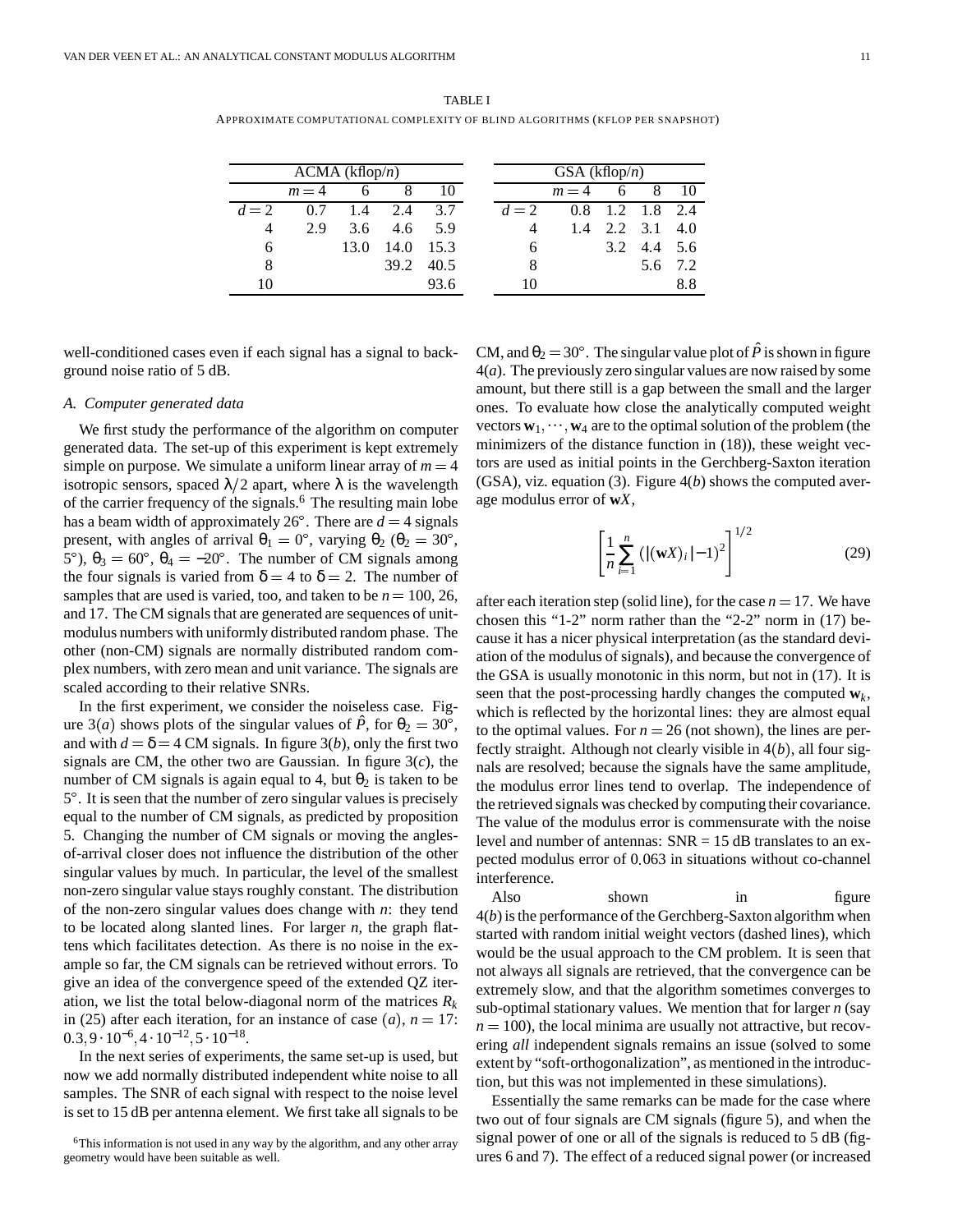

Fig. 3. Singular values of  $\hat{P}$ : no noise,  $\theta_2 = 30^\circ$ , for  $n = 100, 26, 17$ . (a) 4 CM signals, (b) 2 CM signals. (c) Similar as (a), but with  $\theta_2 = 5^\circ$ .



Fig. 9. Experimental set-up, with 4 FM transmitters  $(s_1, \dots, s_4)$  and an antenna array consisting of 6 receivers

noise level) is seen in the singular values of  $\hat{P}$  as an increase in the small singular values, which will limit the detection at some point. The average modulus error of a 5dB signal is expected to be 0.20, which matches with the figures.

The angular spacing between the first two signals can be reduced to  $10^{\circ}$  without problems. When the spacing is further reduced to  $5^{\circ}$  (figure 8), the detection of the two closely spaced CM signals becomes problematic, and for  $n = 26$ , GSA postprocessing failed to keep two of the signals independent. The reason is that, because of the close angles of arrival, the condition number of the *A*-matrix is increased (from 2.3 to 11.9), which, at this noise level, is sufficient to close the gap between the large and small singular values for any *n*. This is confirmed by theoretical predictions of the gap size (section V-C). Nonetheless,  $n = 100$  and is was sufficient in simulations to separate the signals even without additional GSA iterations: the loss of gap prevents *detection* of the number of CM signals, but not necessarily their separation.

## *B. Experiments on measured data*

The algorithm was also tested on data collected from an experimental roof-top antenna array.<sup>7</sup> The configuration of the array is shown in figure 9. The receiving array consisted of  $m = 6$ isotropic antennas, where antennas  $x_1-x_5$  formed part of an airplane DF array with a baseline of approximately 1.5m, and antenna  $x<sub>6</sub>$  was a dipole at approximately 1m to the right of the array. Located nearby were  $d = 4$  dipole antennas, marked  $s_1$ – **s**4, each broadcasting FM signals at RF carrier frequencies of 902.1 MHz  $\pm$  200 Hz (i.e., the individual carrier frequencies were slightly offset). The signal transmitted by source  $s_1$  was an FM-modulated tone of 1 kHz, signals  $s_2-s_4$  consisted of FM modulated speech and music. The received signals were RFdemodulated, sampled at 37.5 kHz (complex), digitized at 12 bits, and band-limited at 25 kHz. The actual 10 dB bandwidth of the sources was around 6 kHz. In the first experiment, the power of each transmitted signal with respect to the ambient background noise (SNR) was 19.1 dB, 17.6 dB, 17.9 dB, 16.7  $dB$ , respectively. In a second experiment, the power of  $s_2$  was lowered to  $SNR(s_2) = 7.6$  dB.

In figure 10, the singular values of *X* and  $\hat{P}$  are shown. For  $n = 100$  and  $n = 50$ , it is clear that there are four CM signals. (For the record, we mention that the condition number of *A* was later estimated as 5.8.) Denote by  $\hat{d}$ ,  $\hat{\delta}$  the parameters used by the ACMA, as opposed to the true values  $(d = \delta = 4)$ . Figure 11 shows the modulus error during subsequent Gerchberg iterations when the ACMA is run with  $\hat{d}$ ,  $\hat{\delta} = 4$ . For  $n = 50$ , the analytically computed values of **w** are hardly changed; for  $n = 17$ , the Gerchberg iterations improve a bit on the **w**. With random initializations, the Gerchberg iterations may converge to at least two spurious local minima.

Table II lists the estimated signal-to-interference ratios (SIRs) obtained by the ACMA, both before and after the additional GSA iterations. The values are based on the rows of the matrix  $\ddot{W}A$ , where  $\hat{W}$  contains the weight vectors as determined by the algorithm for the listed  $n, \hat{d}, \hat{\delta}$ , and A is an estimate of the unknown true *A* matrix computed using the ACMA on  $n = 400$  samples and with  $\hat{d} = \hat{\delta} = 4$ . *WA* should be close to the identity matrix (or a permutation and diagonal scaling thereof). The table shows the results obtained for various choices of the parameters *d*ˆ and ˆδ used in the algorithm. It is seen that overestimating *d* is not re-

 $7$ The data was measured and provided by ARGOSystems, Inc., Sunnyvale, CA, as part of an ongoing research project with Stanford University.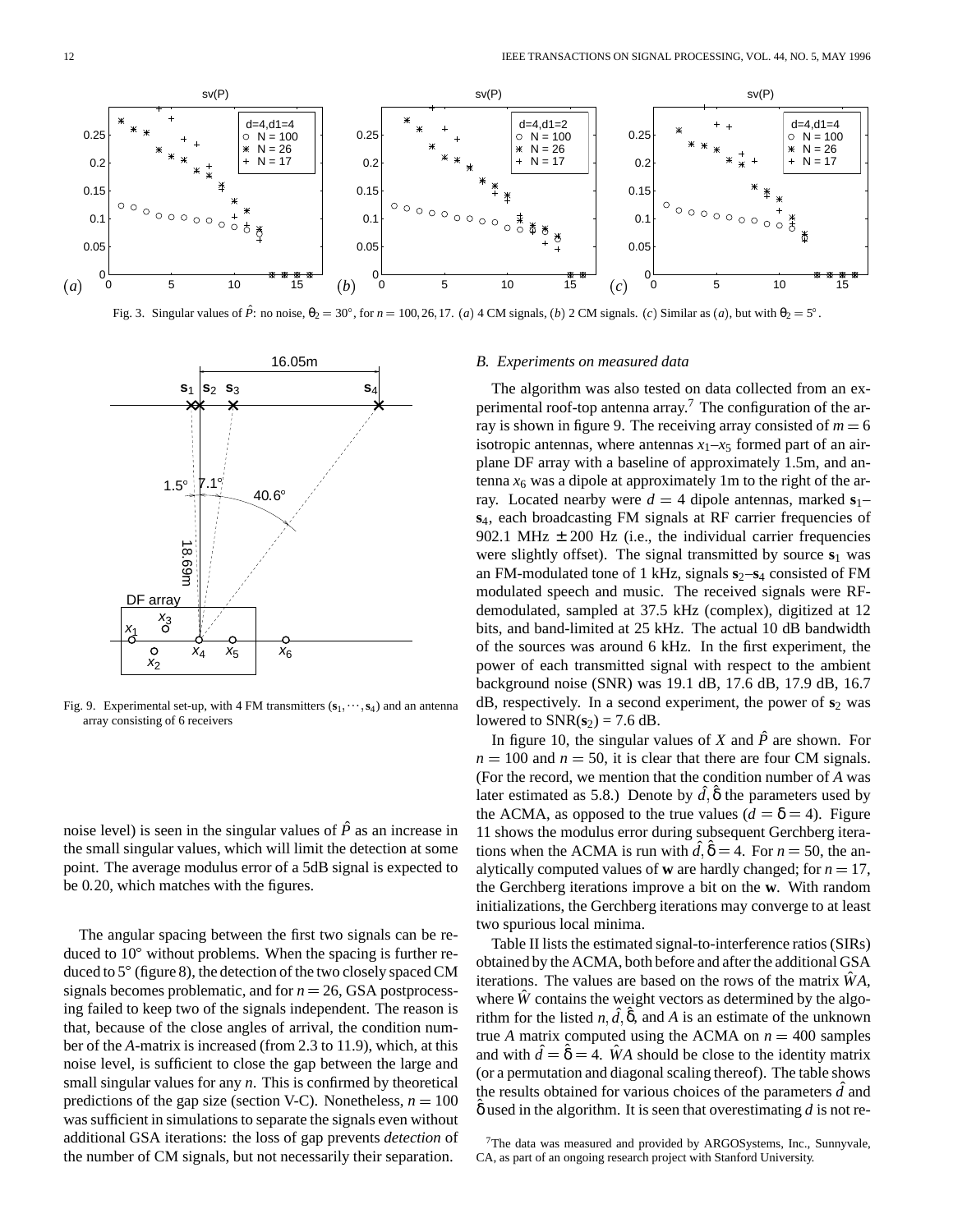

Fig. 4. 4 CM signals. Each signal has SNR = 15dB,  $\theta_2 = 30^\circ$ . (a) Singular values of  $\hat{P}$ . (b) Convergence of Gerchberg algorithm for analytically computed initial points, and for random initial points, for  $n = 17$ .



Fig. 5. 4 signals, 2 CM signals. Each signal has  $SNR = 15dB$ ,  $\theta_2 = 30^\circ$ .







Fig. 7. 4 CM signals. Each signal has  $SNR = 5dB$ ,  $\theta_2 = 30^\circ$ .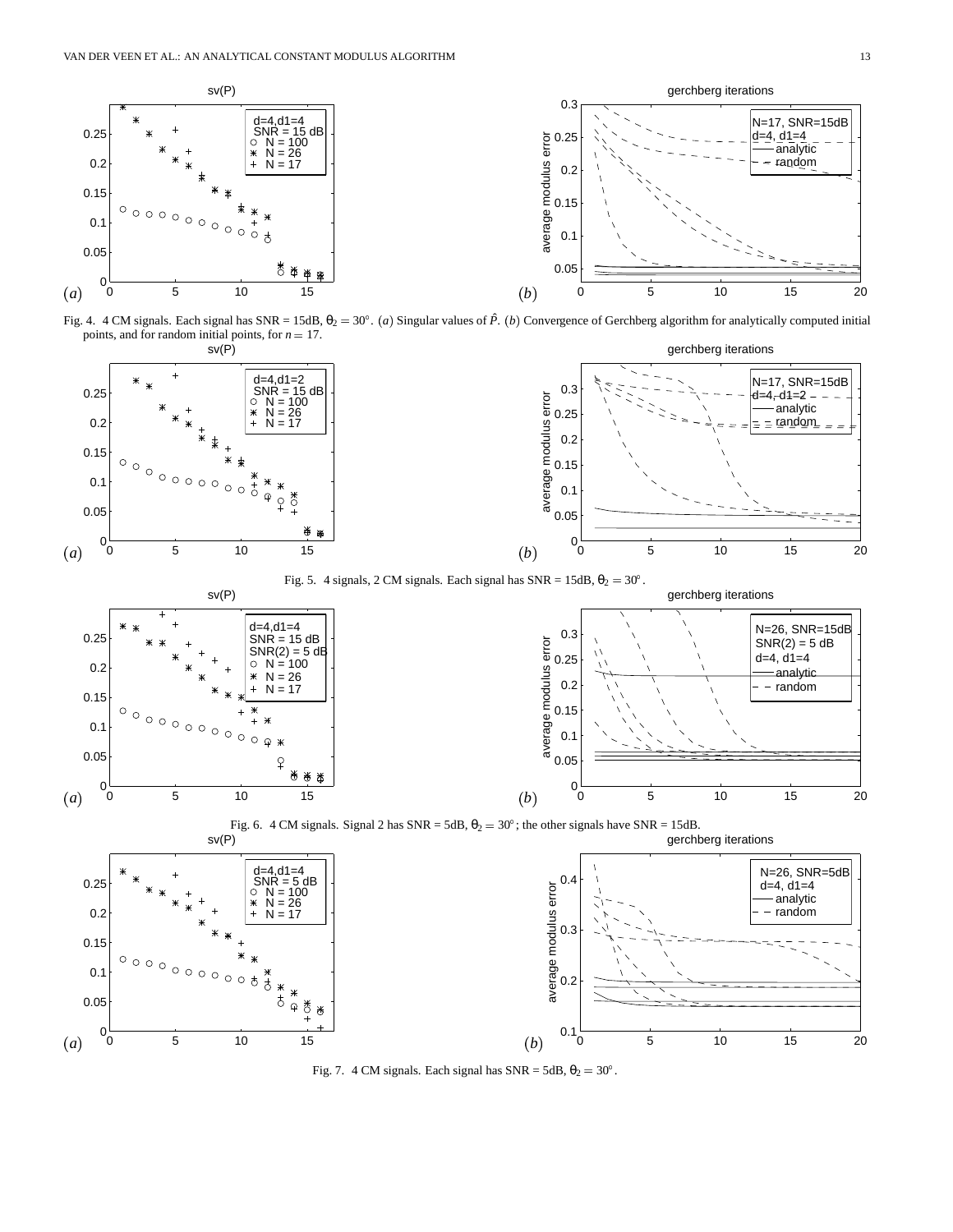

Fig. 10. Experiment with 4 FM signals and 6 antennas; SNR( $s_2$ ) = 17.6 dB. (*a*) singular values of *X*; (*b*) singular values of  $\hat{P}$ , with  $\hat{d} = 4$ . gerchberg iterations gerchberg iterations



Fig. 11. Gerchberg iterations, for  $\hat{d} = 4$ ,  $\hat{\delta} = 4$ ; SNR( $s_2$ ) = 17.6 dB. (*a*)  $n = 50$ , (*b*)  $n = 17$ .

ally a problem, provided *n* is large enough. (The case  $\hat{d} = m$  is of lar va interest because in that case the SVD of *X* may be replaced by a simple QR factorization.) Overestimating  $\delta$  as well is sometimes not a problem, but led to a fatal result for  $n = 50$ : only two independent signals were obtained. In general, overestimating  $\delta$  is not a good idea because the algorithm tries to compute a change of basis: from an orthonormal basis of  $\text{ker}(\hat{P})$  to a rank one basis  $\{w_k^* w_k\}$ . If the orthonormal basis is too large, then there is no suitable transformation to a rank one basis, and all estimates of **w** are affected.

In a second experiment, the power of source  $s_2$  was lowered to  $SNR(s_2) = 7.6$  dB. As the spacing between  $s_1$  and  $s_2$  is still only  $1.5^{\circ}$ , this is a challenging test of the algorithm. (The condition number of *A* is now 15.9.) Some results are depicted in figures 12–13. The detection of the other three signals from the singu-

lar values of  $\hat{P}$  remained the same, but the fourth singular value (apparently corresponding to  $s<sub>2</sub>$ ) is raised and now somewhere in the middle of the gap between the large and small singular values. The detection that there are four independent signals by inspection of the singular values of *X* is also more difficult now, even if  $n = 100$ . Overestimating *d* decreases the singular value gap (resolution) in  $\hat{P}$  if *n* is small, but the gap remains unchanged for larger *n*.

If *d* and  $\delta$  are estimated correctly ( $\hat{d} = \hat{\delta} = 4$ ), then all signals are retrieved for *n* as low as 26 (figure 13). For  $n = 17$ , the recovered signals were not sufficiently independent any more. Table III lists the SIRs for various choices of the parameters. The *improvement* in SIR is about the same as for the first experiment. Note that if both *d* and δ are underestimated (as could easily occur because  $s_2$  does not show up very well in the SVD of  $X$ ), then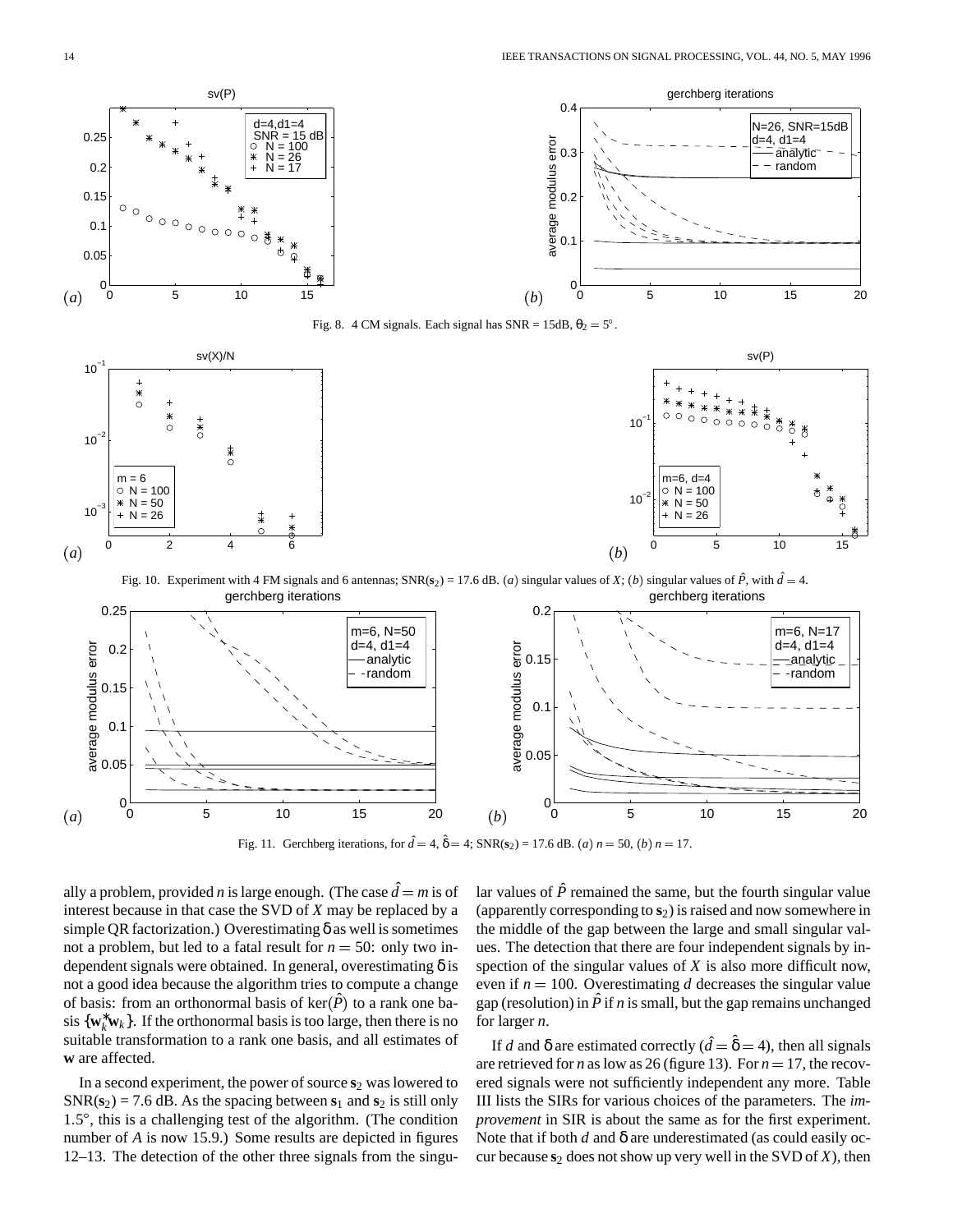TABLE II WORST SIR [dB] AFTER SEPARATION, CASE SNR( $s$ <sub>2</sub>) = 17.6 dB (WORST RECEIVED SIR = −2.4 dB/ANTENNA)

|           |         |      | $\hat{d} = 4, \hat{\delta} = 4$ $\hat{d} = 5, \hat{\delta} = 4$ $\hat{d} = 6, \hat{\delta} = 4$ $\hat{d} = 5, \hat{\delta} = 5$ |      |                                                 |      |        |        |  |
|-----------|---------|------|---------------------------------------------------------------------------------------------------------------------------------|------|-------------------------------------------------|------|--------|--------|--|
|           |         |      |                                                                                                                                 |      | $ACMA$ +GSA $ACMA$ +GSA $ACMA$ +GSA $ACMA$ +GSA |      |        |        |  |
| $n = 100$ | 36.0    |      | 34.8 35.4                                                                                                                       | 34.8 | 35.1                                            | 34.8 | 36.0   | - 34.8 |  |
|           | 50 27.2 | 26.8 | 23.5                                                                                                                            | 26.9 | 19.5                                            | 26.9 | (18.9) | (36.9) |  |
|           | 26 12.6 | 22.8 | 6.6                                                                                                                             | 25.1 |                                                 |      | 3.0    | 25.3   |  |
| 17        | 82      | 17.2 |                                                                                                                                 |      |                                                 |      |        |        |  |

 $\overline{(\cdot)}$ : not all signals were recovered

TABLE III WORST SIR [dB] AFTER SEPARATION, CASE SNR( $s_2$ ) = 7.6 dB (WORST RECEIVED SIR = -11.5 dB/ANTENNA)

|           |       |       | $\hat{d} = 4, \hat{\delta} = 4$ $\hat{d} = 5, \hat{\delta} = 4$ $\hat{d} = 5, \hat{\delta} = 5$ $\hat{d} = 3, \hat{\delta} = 3$ |      |                                                  |                            |  |  |
|-----------|-------|-------|---------------------------------------------------------------------------------------------------------------------------------|------|--------------------------------------------------|----------------------------|--|--|
|           | ACMA  |       |                                                                                                                                 |      | $+GSA$   ACMA $+GSA$   ACMA $+GSA$   ACMA $+GSA$ |                            |  |  |
| $n = 100$ | 24.0  | 23.1  | 22.5                                                                                                                            |      | 23.1 22.4 23.1 (14.1) (34.9)                     |                            |  |  |
| 50        | 12.2  | 18.6  | 9.5                                                                                                                             | 18.5 | 14.4                                             | $18.4$ $(14.2)$ $(33.2)$   |  |  |
| 26        | 0.0   | 2.3   | $-3.8$                                                                                                                          | 9.4  | (8.2)                                            | $(19.6)$ $(12.7)$ $(26.1)$ |  |  |
| 17        | (7.0) | (9.5) |                                                                                                                                 |      |                                                  | $(12.4)$ $(12.8)$          |  |  |

 $\overline{(\cdot)}$ : not all signals were recovered



Fig. 12. Experiment with 4 FM signals; SNR( $s_2$ ) = 7.6 dB. (*a*) singular values of *X*; (*b*) singular values of  $\hat{P}$ , with  $\hat{d} = 4$ , and (*c*) with  $\hat{d} = 5$ .



Fig. 13. Gerchberg iterations, for  $\hat{d} = 4$ ,  $\hat{\delta} = 4$ ; SNR( $s_2$ ) = 7.6 dB. (*a*)  $n = 50$ , (*b*)  $n = 26$ .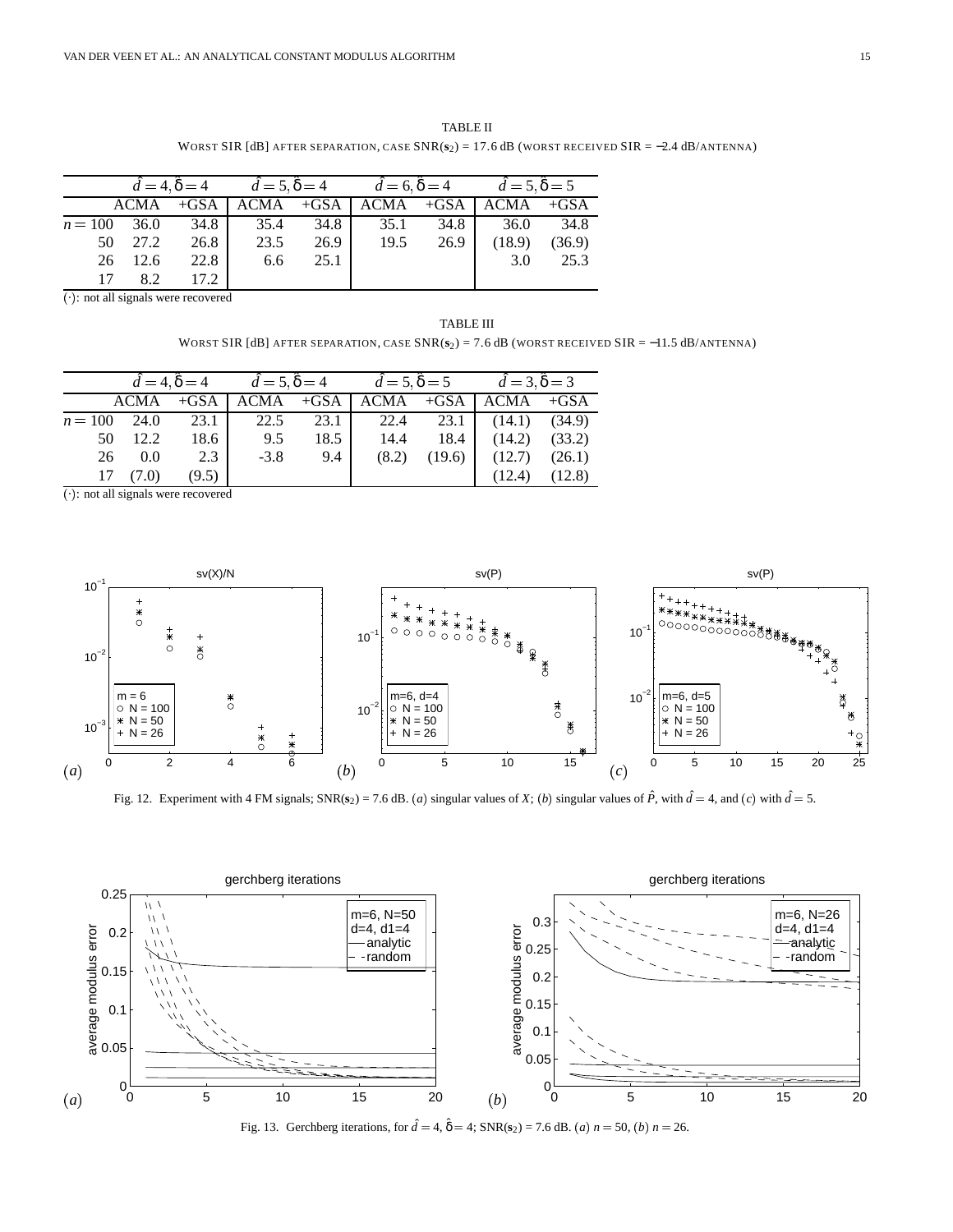**s**<sup>2</sup> is of course lost, but the behavior of the other estimates is approximately the same.

Note from the tables that the SIR is not always improved by the additional Gerchberg iterations. The reason is that the GSA is connected to a different cost function, (29) rather than (17), with slightly different minima for finite *n* and SNR. None of these minima are necessarily coinciding with minimal SIR.

The main conclusion to draw from the experiments carried out in this section is that in all observed cases the algorithm obtains the optimum of the minimization problem if  $n$  is sufficiently large. For four signals,  $n = 50{\text -}100$  is typically large enough, even under severe conditions. For smaller *n*, the estimates move away from their optimal values, but usually, the algorithm still finds all CM signals if their number has been estimated correctly, and the optima can be obtained by adding a few iterations of the Gerchberg-Saxton algorithm as postprocessing. The effect of a smaller *n* is mostly felt in a closing of the gap between the larger and smaller singular values of  $\hat{P}$ , which limits the detection of δ. This is mitigated to some extent by the property that the algorithm is quite robust when *d* or δ are overestimated.

## *C. Detection thresholds*

What determines the singular values of  $\hat{P}$ , and thus the resolution of the algorithm? This is the topic of a separate paper, but it is relevant to at least summarize some of the results here, as they explain some properties of the singular value plots quantitatively.

The large singular values of  $\hat{P}$  tend towards  $1/\sqrt{n}$ , but for small values of  $n$ , they are not constant yet but distributed along a line. This distribution is similar to that of the singular values of a random matrix, which has been investigated in [53,54]. Extrapolating the result in [53], the smallest among the set of  $d^2 - d$  large singular values is (with probability better than 0.95) expected to satisfy

$$
\min(\text{large sv}) > \frac{1}{\sqrt{n}} - \frac{d - \frac{1}{2}}{n} \,. \tag{30}
$$

This matches with the experiments earlier in this section as well. At the other side of the gap, the  $\delta$  small singular values of the numerical kernel should ideally be equal to  $0$ , but with noise they are increased to

$$
\max(\text{small sv}) = \frac{\sigma\sqrt{2}}{\sqrt{nm}} \cdot \text{cond}(A). \tag{31}
$$

Here,  $\sigma^2$  is the normalized noise power per sample per antenna:  $20\log(1/\sigma)$  is the SNR of the strongest signal at a single receiver. The noise is enhanced by a factor  $\sqrt{2}$  because of the inherent squaring of the data. The factor "cond $(A)$ " is the conditioning of *A*, and includes two effects. When the array response is approximately uniform in all directions,  $cond(A)$  is just the square root of the ratio of the power of the strongest signal to the weakest: this translates σ into theSNR of the *weakest*signal. A large (bad) condition number of *A* may also be due to a close spacing of two signals, as determined by the resolution limit of the array. In such cases, a correction by  $1/\sqrt{2}$  is sometimes in order. The above two equations allow to derive the maximal noise power for which there still can be a gap as

(independent of *n*), and an indication of the minimal number of samples that is needed in that case,

$$
n > \left[\frac{d-\frac{1}{2}}{1-\sigma\sqrt{2}\text{cond}(A)/\sqrt{m}}\right]^2, \tag{33}
$$

(we still require  $n > d^2$ , too). They also allow to set automatic decision thresholds for rank detection in subspace estimators.

# VI. CONCLUDING REMARKS

In this paper, we have described an analytic method for solving the constant modulus problem. The method condenses all conditions on the weight vectors **w** into a single matrix  $\hat{P}$ , and finds allindependent vectorsin the kernel of this matrix that have a Kronecker product structure. This problem, in turn, is shown to be a generalized matrix pencil (eigenvalue) problem, which may be formulated in terms of a super-generalized Schur decomposition: for given matrices  $Y_1, \dots, Y_\delta$ , find  $Q, Z$  (unitary) such that

$$
QY_1Z = R_1
$$
  

$$
\vdots
$$
  

$$
QY_{\delta}Z = R_{\delta}
$$

where  $R_1, \dots, R_\delta$  are as much upper triangular as possible. We have proposed a modified QZ iteration which treats all *Y<sup>k</sup>* equally, converges to upper triangular matrices  $R_k$  in the absence of noise, and usually has quadratic convergence in our simulations.

The analytic algorithm is definitely more complex to implement than the usual iterative approaches for blind beamforming and blind deconvolution of constant modulus signals. However, it gives fundamental solutions to a number of problems that have plagued iterative CM algorithms ever since their inception in the early 1980s. The most important advantages of the analytic approach are

- 1. It is less blind: the number of CM signals are detected explicitly from the close-to-zero singular values of  $\hat{P}$ . Not all signals have to be CM signals.
- 2. It is deterministic: the minima of the cost functions are found by analysis, rather than by trying different initial points in the usual steepest gradient methods. The only parameters that have to be set are the total number of signals, and the number of CM signals.
- 3. It is robust on small data sets and in the presence of noise, although a few additional iterations of the standard CMA may be necessary to find the optimal weight vectors.
- 4. There are detection criteria that predict how many antennas and samples are needed in given scenarios (cf. section V-C).

The modest requirements on the number of samples is an important issue in applications where multipath causes fast fading.

Signals that are not CM signals but have a kurtosis $8$  smaller than two, e.g., QAM and other finite alphabet signals, may be modeled as a CM signal at the RMS amplitude plus a limited amount of noise corresponding to the variance on this amplitude. When the equivalent noise power satisfies (32), then the number of samples *n* can be chosen large enough to allow detection of the signal as a CM signal, and thus to recover this signal as

$$
SNR > 3dB - 10\log m + 20\log cond(A), \tag{32}
$$

<sup>&</sup>lt;sup>8</sup>The kurtosis of a signal  $x(t)$  is defined as  $\kappa(x) = E|x(t)|^4 / (E|x(t)|^2)^2$ .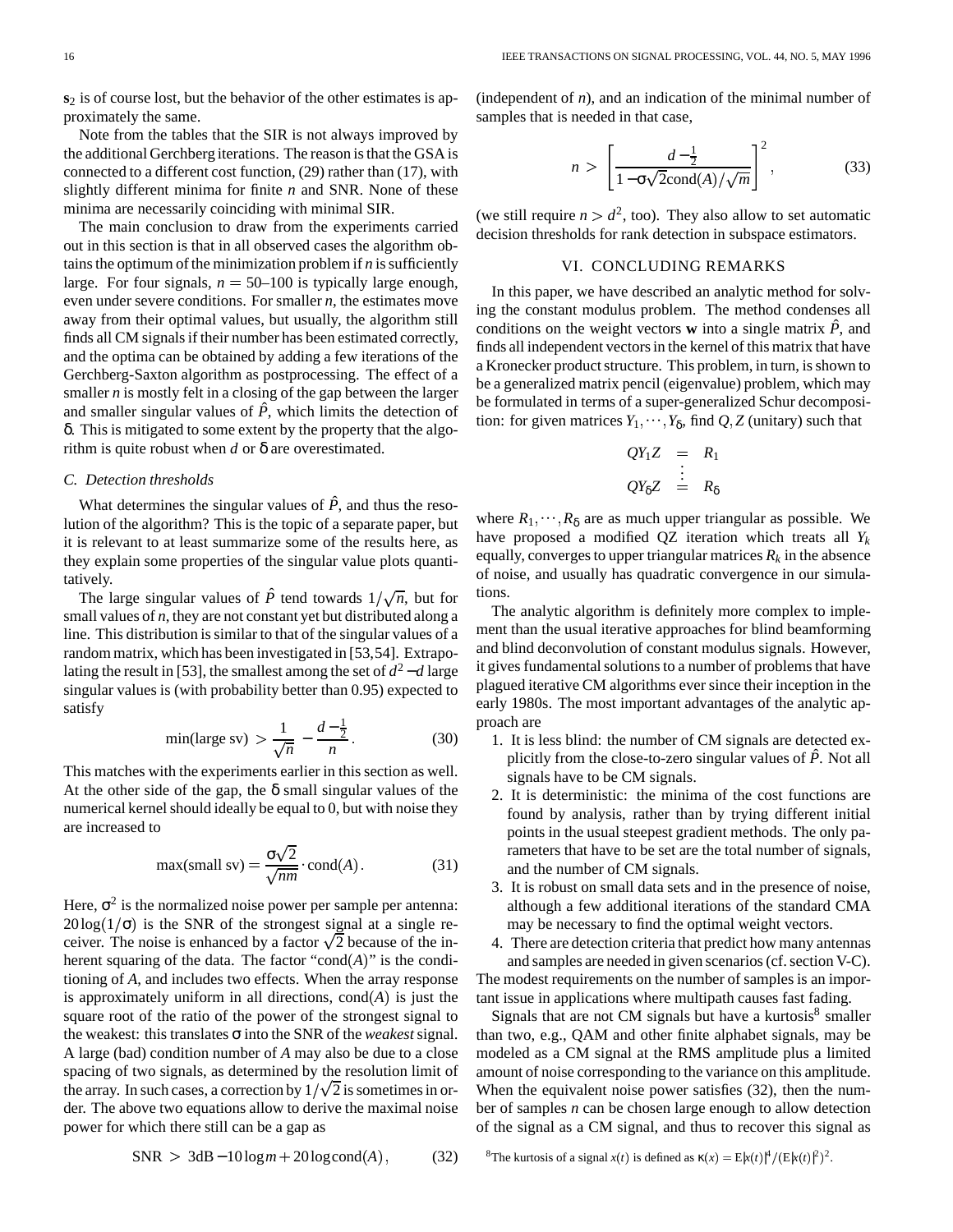well. This "abuse" of the CM property to separate independent non-Gaussian signals is of course already common practice in blind equalizers and beamformers eversince their invention (viz. [6, 55]). It might even be argued that the fourth-order cumulant techniques in [15–17], constructed to separate independent non-Gaussian signals, do in fact rely on the same property. Further research is needed to bring the many hidden connections into perspective.

#### *Acknowledgements*

We are grateful to Frank McCarthy of ARGOSystems, Inc., for sharing his measurement data reported on in section V-B. The first author would like to thank Prof. Gene Golub for inviting him to Stanford University, and the anonymous reviewers for their stimulating critiques.

#### **APPENDICES**

#### I. VECTORING OF HERMITIAN MATRICES

For hermitian matrices*Y*, we can redefine the vectoring operation  $\text{vec}(Y)$  to take advantage of the symmetry in Y, and end up with about half the number of parameters. One convenient way to do so leads to real vectors instead of complex vectors and is based on the property (for  $x \in \mathbb{C}$ )

$$
\sqrt{2}\left[\begin{array}{c} \text{Re}(x) \\ \text{Im}(x) \end{array}\right] = \frac{1}{\sqrt{2}} \left[\begin{array}{cc} 1 & 1 \\ -j & j \end{array}\right] \left[\begin{array}{c} x \\ x^* \end{array}\right].
$$

Hence, a unitary matrix will transform a vector in which both *x* and  $x^*$  are present into a vector where these components are real. Thus define, for hermitian matrices  $Y \in \mathbb{C}^{d \times d}$ , the hermitian vectoring operation "vech" as

$$
\underline{\mathbf{y}} = \text{vech}(Y) = \begin{bmatrix} Y_{11} \\ \text{Re}(Y_{12})\sqrt{2} \\ \text{Re}(Y_{13})\sqrt{2} \\ \vdots \\ \text{Im}(Y_{12})\sqrt{2} \\ Y_{22} \\ \vdots \\ Y_{dd} \end{bmatrix},
$$

i.e.,

$$
\underline{\mathbf{y}}_{(i-1)d+k} = \begin{cases} Y_{ii}, & i=k \\ \text{Re}(Y_{ik})\sqrt{2}, & i < k \\ \text{Im}(Y_{ki})\sqrt{2}, & i > k \end{cases} i, k = 1, \cdots, d.
$$

There is a unitary matrix  $(U, say)$  with a simple structure, mapping the result of the original vectoring operation into the new result: **y** = *U* vec(*Y*). The inverse operation is  $Y = \text{vec}^{-1}(U^*y) =:$  <sup>1. We find</sup> vech<sup>-1</sup>(y), which also may be evaluated explicitly.

Besides the fact that vech $(\cdot)$  is a real vector, a second advantage is that the inverse operation vech<sup>-1</sup> returns matrices that are hermitian by construction. Both advantages show up when we elaborate on our application (equation (7)). Because  $P_k = \mathbf{v}_k \mathbf{v}_k^*$ is hermitian,  $\underline{\mathbf{p}}_k$  is a real vector. The implication is that the matrix  $P$ , constructed from these vectors, is real, as is the matrix  $\hat{P}$ . Hence, the SVD of  $\hat{P}$  is a real SVD, which saves about a factor

of 3 on computations. Because of the unitarity of the transformation, the singular values of  $\hat{P}$  and  $\hat{P}$  are precisely the same, but the basis  $\{y_k\}$  that we select from the kernel of  $\hat{P}$  consists of real vectors. As a result, the matrices  $Y_1 = \text{vech}^{-1}(\underline{y}_1), \dots, Y_\delta =$  $vech^{-1}(\underline{y}_{\delta})$  that we form from the basis are hermitian by construction.

## II. PROOFS

# *Proof of lemma 1*

Without loss of generality we may take  $d = m$ . Our approach is to determine how many vectors **w** there can be such that **w***X* is a CM signal. As derived in section II-C, each column of *X* gives a quadratic equation that the entries of **w** have to satisfy. We assume that these constraints are independent.

Since  $\bf{w}$  is a complex vector, it consists of 2*d* parameters. Any **w** can be scaled by a unimodular scaling such that its first entry is real and positive; since this scaling does not affect the constantmodulus property of **w***X*, it is an unconstrained parameter, so that the *n* columns of *X* only put constraints on the remaining 2*d* − 1 parameters. On general principles, we expect that when *n* = 2*d* − 1, there is only a *discrete* set of isolated solutions for **w**. Nonetheless, this set might be too large: e.g., when  $d = 2$ , the isolated solutions are determined by the intersection of 3 ellipsoids in 3-space, with 0,2 or 4 solutions. Adding one more constraint (i.e.,  $n = 2d$ ) will place a new condition on the isolated solutions, to which in general only the original CM source signals and their weight vectors can comply.

## *Proof of lemma 3*

To prove equivalence, it remains to show that a set of solutions  $\{y_k\}_1^{\delta}$  of the form  $y_k = w_k \otimes \overline{w}_k$  is linearly independent if and only if the corresponding set  $\{w_k\}_{1}^{\delta}$  is linearly independent. Indeed, with  $Y_k = \mathbf{w}_k^* \mathbf{w}_k$  and  $\mathbf{y}_k = \mathbf{w}_k \otimes \mathbf{\overline{w}}_k = \text{vec}(Y_k)$ ,

 ${\bf \{y}_k\}_1^{\delta}$  is a linearly independent set

- $\leftrightarrow$   $\left[\alpha_1 \mathbf{y}_1 + \alpha_2 \mathbf{y}_2 + \cdots + \alpha_{\delta} \mathbf{y}_{\delta} = 0 \Rightarrow \alpha_i = 0, i = 1, \cdots, \delta\right]$
- $\Leftrightarrow \left[ \alpha_1 Y_1 + \alpha_2 Y_2 + \cdots + \alpha_{\delta} Y_{\delta} = 0 \Rightarrow \alpha_i = 0, i = 1, \cdots, \delta \right]$

 $\Leftrightarrow$  rank  $[Y_1 \quad Y_2 \cdots Y_\delta] = \delta$ 

- $\Leftrightarrow$   $\text{rank}[\mathbf{w}_1^* \quad \mathbf{w}_2^* \ \cdots \ \mathbf{w}_\delta^*] = \delta$
- $\Leftrightarrow \{w_k\}_{1}^{\delta}$  is a linearly independent set.

 $\Box$ 

#### *Proof of lemma 4*

The only issue to show is the equivalence of  $\hat{\mathbf{p}}_1 \mathbf{y} = n^{1/2}$  to  $\|\mathbf{w}\| = n^{1/2}$ . This proof consists of two (technical) steps.

1. We first show that  $\hat{\mathbf{p}}_1 \mathbf{y} = n^{1/2} \iff \text{tr}(Y) = n$ , where  $Y =$ vec<sup>-1</sup>y. (tr(·) is the trace operator.) Indeed, let  $\hat{P}_1$  = vec<sup>-1</sup>( $\hat{\mathbf{p}}_1$ ). We show that  $\hat{P}_1 = n^{-1/2}I$ . For this, we use the fact that Q is unitary and P is constructed from  $\hat{V}$ , an isometry.  $\hat{\mathbf{p}}_1$  only depends on the first row of *Q*. This row must be equal to  $n^{-1/2}$  [1 ···1], because all other rows of *Q* are necessarily orthogonal to this vector. Using the definition of *P* gives

$$
n^{1/2}\hat{P}_1 = \mathbf{v}_1\mathbf{v}_1^* + \cdots + \mathbf{v}_n\mathbf{v}_n^* = \hat{V}\hat{V}^* = I.
$$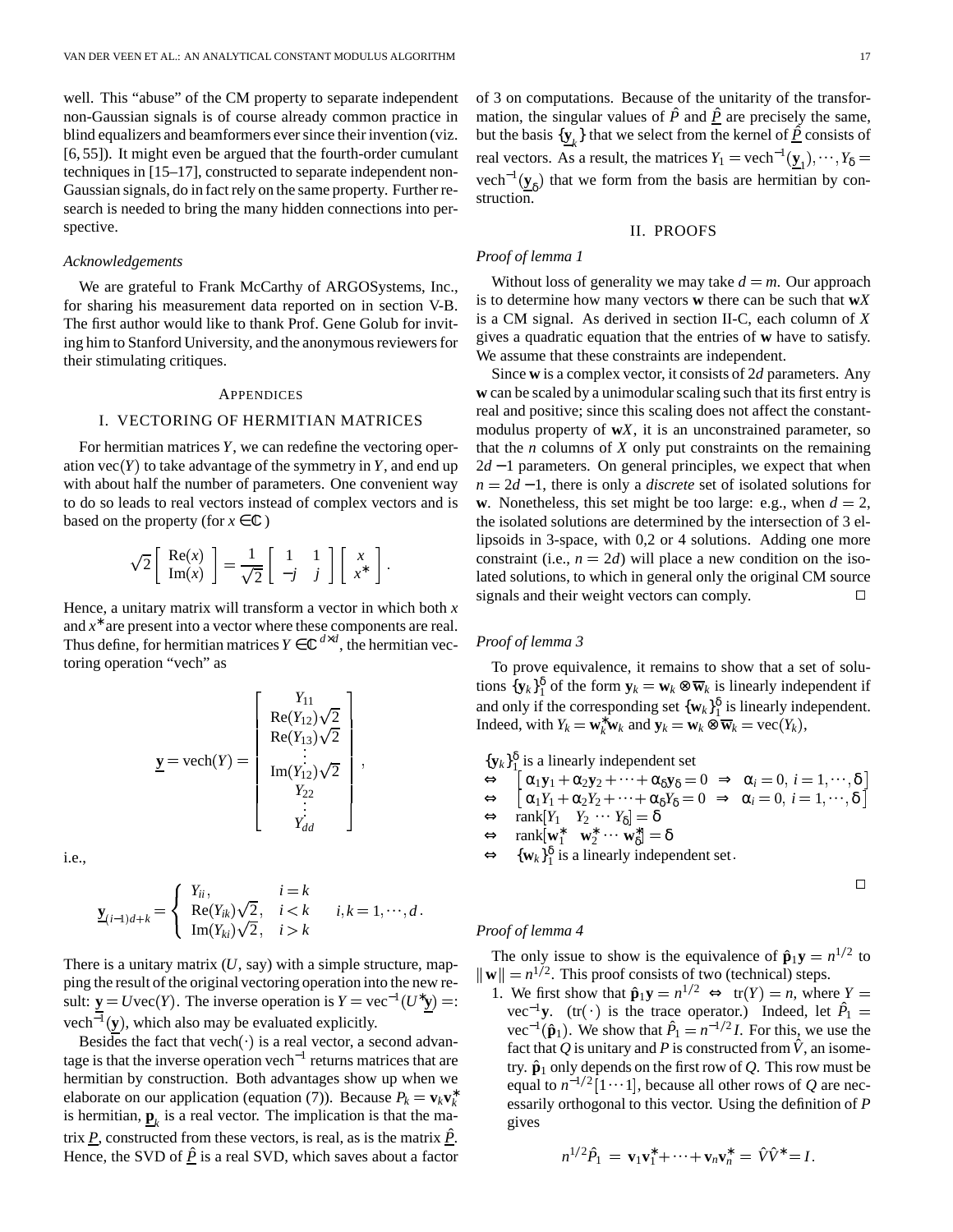Finally, it remains to note that  $\hat{\mathbf{p}}_1 \mathbf{y} = \mathbf{w} \hat{P}_1 \mathbf{w}^* = \mathbf{w} \mathbf{w}^* n^{-1/2} = 0$  $tr(\mathbf{w}^*\mathbf{w})n^{-1/2} = tr(Y)n^{-1/2}.$ 

2. Furthermore, when  $y = w \otimes \overline{w}$ , then  $tr(Y) = tr(w^*w) =$  first probler  $\|\mathbf{w}\|^2$  so that  $\hat{\mathbf{p}}_1 \mathbf{y} = n^{1/2} \Leftrightarrow \|\mathbf{w}\|^2 = n.$   $\Box$   $\min_c n^{-1}$ 

# *Proof of proposition 5*

The relation between  $\hat{V}$  and *S* may be written as  $\hat{V} = \hat{A}S$ , where the nonsingular  $d \times d$  matrix  $\hat{A}$  is derived from the original antenna response matrix. *P* was defined in terms of  $\hat{V}$  in (8); in a similar way, we may define a matrix  $P<sub>S</sub>$  in terms of *S*. This produces

$$
P = P_S \cdot [\hat{A}^T \otimes \hat{A}^*], \qquad P_S = \begin{bmatrix} [\overline{\mathbf{s}}_1 \otimes \mathbf{s}_1]^T \\ \vdots \\ [\overline{\mathbf{s}}_n \otimes \mathbf{s}_n]^T \end{bmatrix} \qquad (34)
$$

\*

-

The  $d^2 \times d^2$  matrix  $[\hat{A}^T \otimes \hat{A}^*]$  is nonsingular: its singular values are given by all cross-products of the singular values of *A*ˆ. Hence the propagation environment does not influence the dimension of the kernel of *P* (or  $\hat{P}$ ): it will be too large only if there are specific phase relations between the signals, valid for all points in time. It is not a trivial task to analyze these relations, except for the case  $d = \delta = 2$ , which is done in the main text. For statistically independent signals with a rich enough phase space (analog FM or PM signals, or digital CM signals with reasonably large constellations or sufficient oversampling), the probability is zero that the rank of the matrix  $P<sub>S</sub>$  is any lower than necessary. This becomes more so for larger *n*.

## *Proof of proposition 7*

We first show that  $dist(\mathbf{w}\hat{V}, C\mathcal{M}) = n^{-1}(n - \mathbf{w}\mathbf{w}^*)^2 + ||\hat{P}(\mathbf{w}\otimes_{I_1}D)$  $\overline{\mathbf{w}}$ )  $\Vert^2$ .

Indeed, take the definition of dist( $\cdot$ ,  $\mathcal{CM}$ ) in equation (17), and make the same series of substitutions as in section II-C:

$$
dist(\mathbf{w}\hat{V}, C\mathcal{M}) = \sum (\|\mathbf{w}\mathbf{v}_k\|^2 - 1)^2
$$
  
\n
$$
= \sum (1 - \mathbf{w}P_k\mathbf{w}^*)^2
$$
  
\n
$$
= \sum (1 - \mathbf{p}_k\mathbf{y})^2 \qquad (\mathbf{y} = \mathbf{w} \otimes \mathbf{w}^*)
$$
  
\n
$$
= \|\begin{bmatrix} 1\\ \vdots\\ 1 \end{bmatrix} - P\mathbf{y}\|^2
$$
  
\n
$$
= \|\begin{bmatrix} n^{1/2}\\ 0 \end{bmatrix} - \begin{bmatrix} \hat{\mathbf{p}}_1\\ \hat{P} \end{bmatrix} \mathbf{y}\|^2
$$
  
\n
$$
= n^{-1}(n - \mathbf{w}\mathbf{w}^*)^2 + \|\hat{P}\mathbf{y}\|^2.
$$

In making the last step, we have used the proof of lemma 4:  $n^{1/2} - \hat{\mathbf{p}}_1 \mathbf{y} = n^{-1/2} (n - \mathbf{w} \mathbf{w}^*).$ 

Hence, we

have shown that the distance function dist( $\mathbf{w}\hat{V}$ ,  $\mathcal{CM}$ ) splits into two terms. The first term  $n^{-1}(n - \mathbf{w}\mathbf{w}^*)^2$  is only a penalty on the norm of **w**:  $\|\mathbf{w}\|$  should be close to  $n^{1/2}$ . A multiplication of **w** by some number *c* will scale both  $(\bf{w}\bf{w}^*)^2$  and  $\|\tilde{P}(\bf{w}\otimes\bf{\overline{w}})\|$  by  $c<sup>2</sup>$ . This means that the given minimization problem is separable into the constrained minimization problem for **w**,

$$
\varepsilon^2 := \min \|\hat{P}(\mathbf{w} \otimes \overline{\mathbf{w}})\|^2 \quad \text{s.t. } \mathbf{w}\mathbf{w}^* = n,
$$

 $z^{-1/2}$  = which will provide the direction of **w**, and the computation of a scalar *c* to minimize dist( $cw\hat{V}$ ,  $CM$ ). After solving the first problem, the optimal value for *c* is directly determined by  $\min_c n^{-1}(n-c^2n)^2 + c^4\varepsilon^2$ , which has the solution

$$
c^2 = \frac{n}{n + \varepsilon^2}.\tag{35}
$$

 $\Box$ 

#### **REFERENCES**

- [1] A.J. van der Veen and A. Paulraj, "A constant modulus factorization technique for smart antenna applications in mobile communications," in *Proc. SPIE, "Advanced Signal Processing Algorithms, Architectures, and Implementations V"* (F.T. Luk, ed.), vol. 2296, (San Diego, CA), pp. 230–241, July 1994.
- [2] A.J. van der Veen, S. Talwar, and A. Paulraj, "Blind estimation of multiple digital signals transmitted over FIR channels," IEEE Signal Processing *Letters*, vol. 2, pp. 99–102, May 1995.
- [3] R.O. Schmidt, "Multiple emitter location and signal parameters estimation," *IEEE Trans. Antennas and Prop.*, vol. 34, pp. 276–280, Mar. 1986.
- [4] R. Roy, A. Paulraj, and T. Kailath, "ESPRIT—a subspace rotation approach to estimation of parameters of cisoids in noise," *IEEE Trans. Acoust., Speech, Signal Processing*, vol. 34, no. 5, pp. 1340–1342, 1986.
- [5] Y. Sato, "A method of self-recovering equalization for multilevel amplitude-modulation systems," *IEEE Trans. Communications*, vol. 23, pp. 679–682, June 1975.
- [6] D.N. Godard, "Self-recovering equalization and carrier tracking in twodimensional data communication systems," *IEEE Trans. Communications*, vol. 28, pp. 1867–1875, Nov. 1980.
- [7] J.R. Treichler and B.G. Agee, "A new approach to multipath correction of constant modulus signals," *IEEE Trans. Acoust., Speech, Signal Processing*, vol. 31, pp. 459–471, Apr. 1983.
- [8] M.G. Larimore and J.R. Treichler, "Convergence behavior of the constant modulus algorithm," in *Proc. IEEE ICASSP*, pp. 13–16 vol.1, 1983.
- [9] S. Haykin, ed., *Blind Deconvolution*. Englewood Cliffs: Prentice Hall, 1994.
- [10] J.R. Treichler and M.G. Larimore, "New processing techniques based on constant modulus adaptive algorithm," *IEEE Trans. Acoust., Speech, Signal Processing*, vol. 33, pp. 420–431, Apr. 1985.
- [11] R. Gooch and J. Lundell, "The CM array: An adaptive beamformer for constant modulus signals," in *Proc. IEEE ICASSP*, (Tokyo), pp. 2523–2526, 1986.
- [12] R.P. Gooch and B.J. Sublett, "Joint spatial and temporal equalization in a decision-directed adaptive antenna system," in *22-nd Asilomar Conf. on Signals, Systems and Computers*, pp. 255–259 vol.1, Maple Press, 1988.
- [13] S. Talwar, M. Viberg, and A. Paulraj, "Blind estimation of multiple cochannel digital signals arriving at an antenna array," in *27-th Asilomar Conf. Signals, Syst. Comp.*, pp. 349–353 vol.1, IEEE, 1993.
- [14] B.G. Agee, S.V. Schell, and W.A. Gardner, "Spectral self-coherence restoral: A new approach to blind adaptive signal extraction using antenna arrays," *Proc. IEEE*, vol. 78, pp. 753–767, Apr. 1990.
- [15] J.-F. Cardoso, "Super-symmetric decomposition of the fourth-order cumulant tensor. Blind identification of more sources than sensors," in *Proc. IEEE ICASSP*, (Toronto), pp. 3109–3112 vol.5, 1991.
- [16] J.-F. Cardoso, "Iterative techniques for blind source separation using only fourth-order cumulants," in *Signal Processing VI: Proc. EUSIPCO-92* (J. Vandewalle e.a., ed.), (Brussels), pp. 739–742 vol.2, Elsevier, 1992.
- [17] J.F. Cardoso and A. Souloumiac, "Blind beamforming for non-Gaussian signals," *IEE Proceedings F (Radar and Signal Processing)*, vol. 140, pp. 362–370, Dec. 1993.
- [18] L. Tong, Y. Inouye, and R.-W. Liu, "Waveform-preserving blind estimation of multiple independent sources," *IEEE Trans. Signal Processing*, vol. 41, pp. 2461–2470, July 1993.
- [19] S. Mayrargue, "A blind spatio-temporal equalizer for a radio-mobile channel using the constant modulus algorithm (CMA)," in *Proc. IEEE ICASSP*, pp. IV:317–320, 1994.
- [20] L. Tong, G. Xu, and T. Kailath, "Blind identification and equalization based on second-order statistics: A time domain approach," *IEEE Trans. Informat. Th.*, vol. 40, pp. 340–349, Mar. 1994.
- [21] E. Moulines, P. Duhamel, J.F. Cardoso, and S. Mayrargue, "Subspace methods for the blind identification of multichannel FIR filters," in *Proc. IEEE ICASSP*, pp. IV:573–576, 1994.
- [22] D. Slock, "Blind fractionally-spaced equalization, perfect-reconstruction filter banks and multichannel linear prediction," in *Proc. IEEE ICASSP*, pp. IV:585–588, 1994.